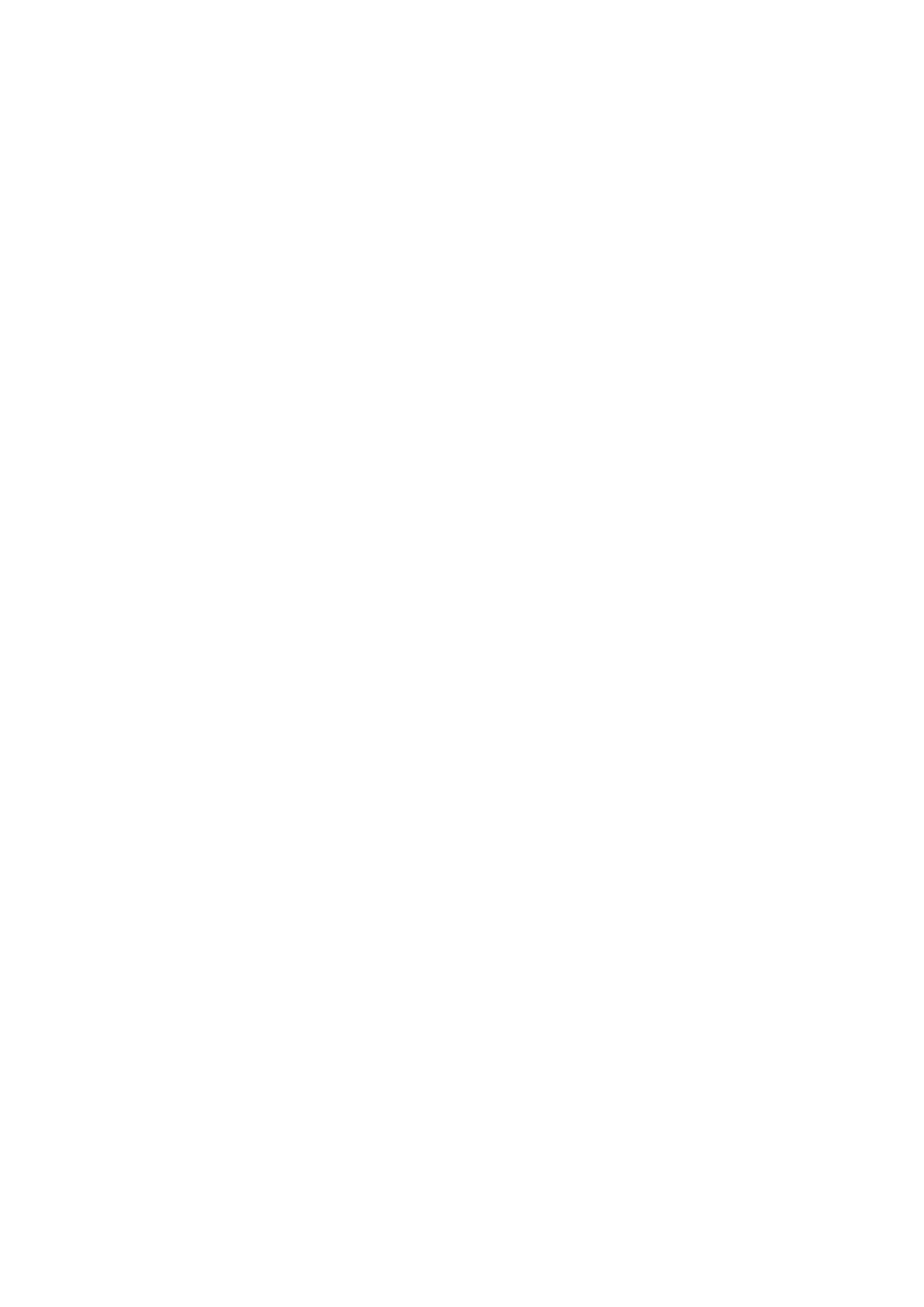# **TABLE OF CONTENTS 27 MARCH 2019**

| 1. |     | <b>Meeting Conduct</b>                                                         | 5               |
|----|-----|--------------------------------------------------------------------------------|-----------------|
|    |     | 1.1 Karakia                                                                    | 5               |
|    |     | 1.2 Apologies                                                                  | 5               |
|    |     | 1.3 Announcements by the Mayor                                                 | 5               |
|    |     | 1.4 Conflict of Interest Declarations                                          | 5               |
|    |     | 1.5 Confirmation of Minutes                                                    | 5               |
|    |     | 1.6 Items not on the Agenda                                                    | 6               |
|    |     | 1.7 Public Participation                                                       | 6               |
| 2. |     | <b>General Business</b>                                                        | 7               |
|    | 2.1 | Notice of Motion: Victoria University of Wellington name<br>change proposal    | 7               |
|    |     | 2.2 Committee Delegations for Annual Plan Oral Forums                          | 8               |
|    | 2.3 | Local Election 2019: Order of candidate names                                  | 9               |
| 3. |     | <b>Committee Reports</b>                                                       | 10              |
|    | 3.1 | Report of the Regulatory Processes Committee Meeting<br>of 13 March 2019       | 10              |
|    |     | Proposed Road Stopping - Land Adjoining 56 Central<br>Terrace, Kelburn         | 10              |
|    |     | Proposed Road Stopping - Land adjoining 2 Armitage Street,<br><b>Ngaio</b>     | 11              |
|    | 3.2 | Report of the Long-term and Annual Plan Committee<br>Meeting of 14 March 2019  | 12              |
|    |     | 2019/20 Annual Plan: Report of the Revenue and Finance<br><b>Working Party</b> | 12 <sub>2</sub> |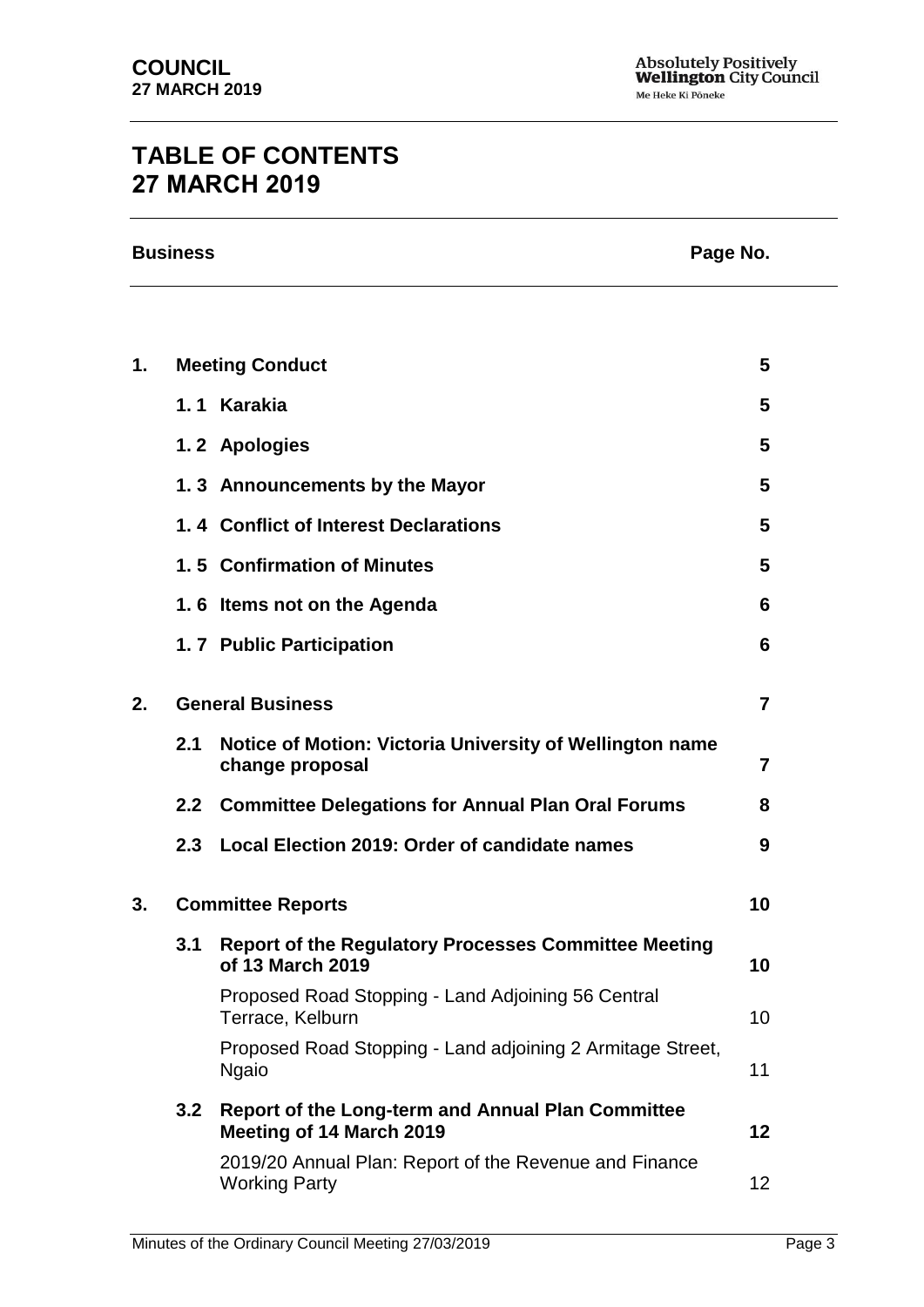|    |                  | 2019/20 Annual Plan: Consultation Document                                               |    |
|----|------------------|------------------------------------------------------------------------------------------|----|
|    | 3.3 <sub>2</sub> | <b>Report of the City Strategy Committee Meeting of 21</b><br><b>March 2019</b>          | 21 |
| 4. |                  | <b>Public Excluded</b>                                                                   | 23 |
|    | 4.1              | <b>Public Excluded Report of the City Strategy Committee</b><br>Meeting of 21 March 2019 | 23 |

Land Acquisition for Road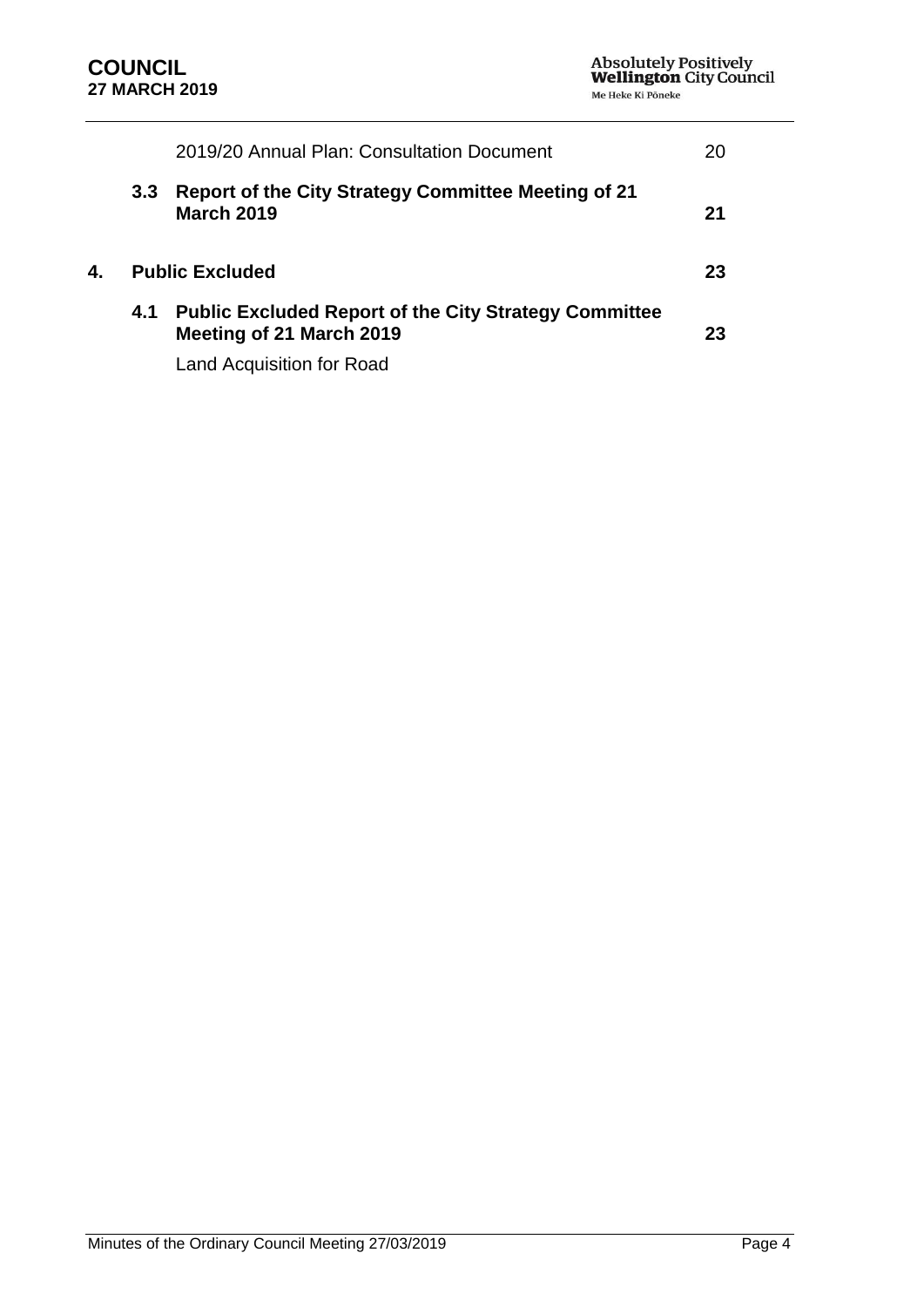# <span id="page-4-0"></span>**1 Meeting Conduct**

# **1. 1 Karakia**

The Mayor opened the meeting at 9:32am with the following karakia.

| Whakataka te hau ki te uru,   | Cease oh winds of the west               |
|-------------------------------|------------------------------------------|
| Whakataka te hau ki te tonga. | and of the south                         |
| Kia mākinakina ki uta,        | Let the bracing breezes flow,            |
| Kia mātaratara ki tai.        | over the land and the sea.               |
| E hī ake ana te atākura.      | Let the red-tipped dawn come             |
| He tio, he huka, he hauhū.    | with a sharpened edge, a touch of frost, |
| Tihei Mauri Ora!              | a promise of a glorious day              |

# <span id="page-4-1"></span>**1. 2 Apologies**

No apologies were received.

# <span id="page-4-2"></span>**1. 3 Announcements by the Mayor**

The Mayor acknowledged the Christchurch terror attacks on Friday 15 March. Elected members and public attending the meeting observed two minutes' silence. The Mayor said that a national remembrance service will be held in Christchurch on Friday 27 March and that this will be broadcast live to a Wellington-based remembrance service at Waitangi Park.

The Mayor also acknowledged two departing Wellington City Council officers who are leaving the Council on Friday 5 April: Democracy Services Manager Penny Langley and Director of Strategy and Governance Kane Patena. This is the last Council meeting to be attended by these officers.

The Mayor also spoke in memory of former Wellington mayor, deputy mayor and City Councillor Ian Lawrence, who passed away earlier this month. The Mayor acknowledged Mr Lawrence's contribution to the City, particularly with respect to the arts sector.

# <span id="page-4-3"></span>**1. 4 Conflict of Interest Declarations**

Councillor Simon Woolf declared a conflict of interest in relation to Item 2.1, Notice of Motion: Victoria University of Wellington Name Change Proposal. He acknowledged that he would neither engage in debate nor vote on this item.

# <span id="page-4-4"></span>**1. 5 Confirmation of Minutes**

## **Moved Mayor Lester, seconded Councillor Gilberd**

## **Resolved**

That the Council:

1. Approve the minutes of the Ordinary Council Meeting held on 27 February 2019, having been circulated, that they be taken as read and confirmed as an accurate record of that meeting.

A division was required under Standing Order 3.18.6(d), voting on which was as follows: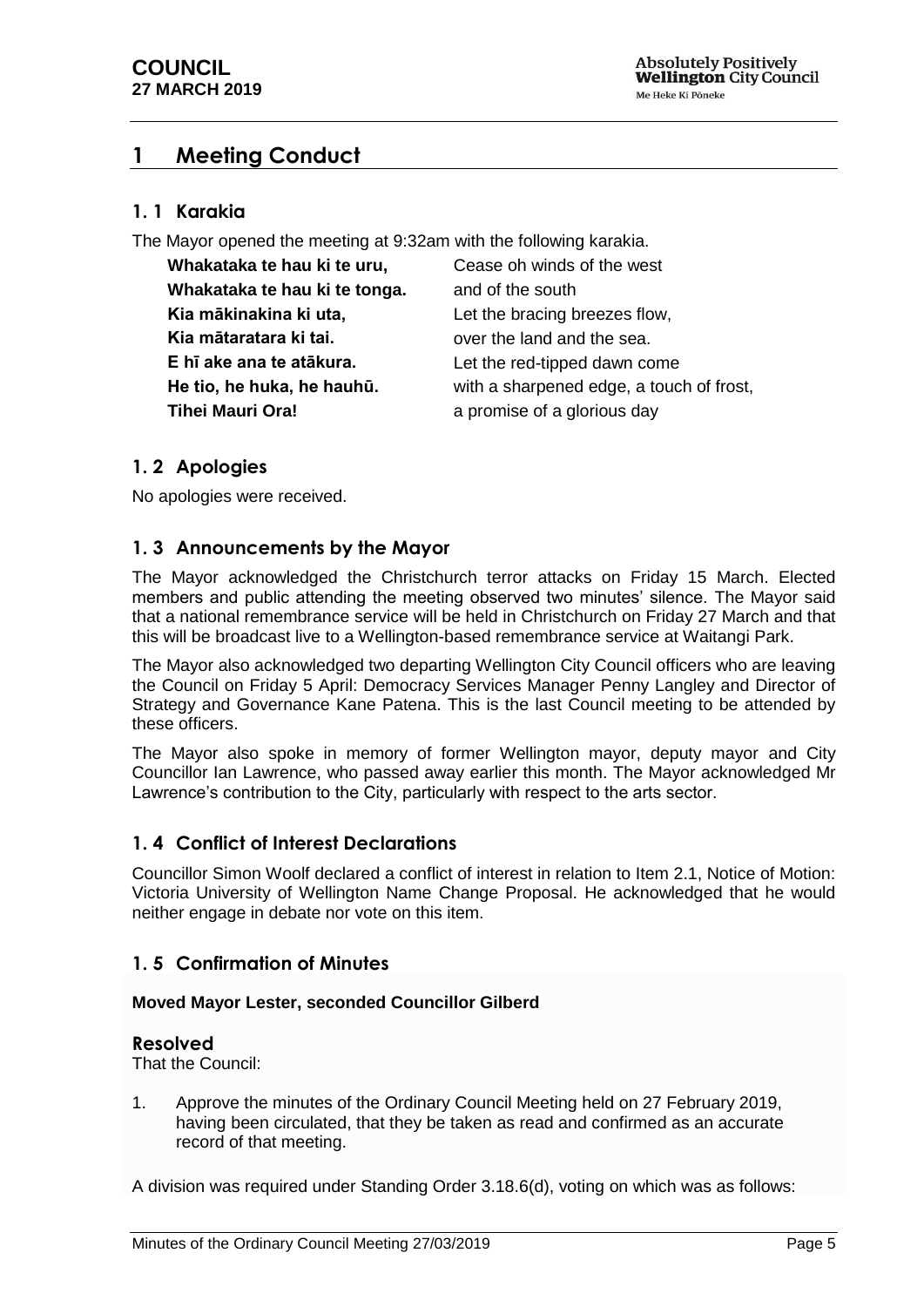# **COUNCIL 27 MARCH 2019**

**For:** Mayor Lester Councillor Calvert Councillor Calvi-Freeman Councillor Dawson Councillor Day Councillor Fitzsimons Councillor Foster Councillor Free Councillor Gilberd Councillor Lee Councillor Marsh Councillor Pannett Councillor Sparrow Councillor Woolf Councillor Young

Majority Vote: 15:0

**Carried**

# <span id="page-5-0"></span>**1. 6 Items not on the Agenda**

There were no items not on the agenda.

# <span id="page-5-1"></span>**1. 7 Public Participation**

# **1.7.1 Victoria University of Wellington**

Professor Grant Guilford addressed the meeting in relation to Item 2.1, Notice of Motion: Victoria University of Wellington name change proposal on behalf of Victoria University of Wellington.

**Against:**

# **1.7.2 Nicola Willis MP**

Nicola Willis addressed the meeting in relation to Item 2.1, Notice of Motion: Victoria University of Wellington name change proposal.

# **1.7.3 Barrie Saunders**

Barrie Saunders addressed the meeting in relation to Item 2.1, Notice of Motion: Victoria University of Wellington name change proposal.

# **1.7.4 Callum Osborne**

Callum Osborne addressed the meeting in relation to Item 2.1, Notice of Motion: Victoria University of Wellington name change proposal.

# **1.7.5 C. J. Pope**

C. J. (Joe) Pope addressed the meeting in relation to Item 2.1, Notice of Motion: Victoria University of Wellington name change proposal.

# **1.7.6 Johnsonville Community Association**

Graeme Sawyer and Darrin Bottin addressed the meeting in relation to residential intensification rules, practices and their effects in Wellington on behalf of the Johnsonville Community Association.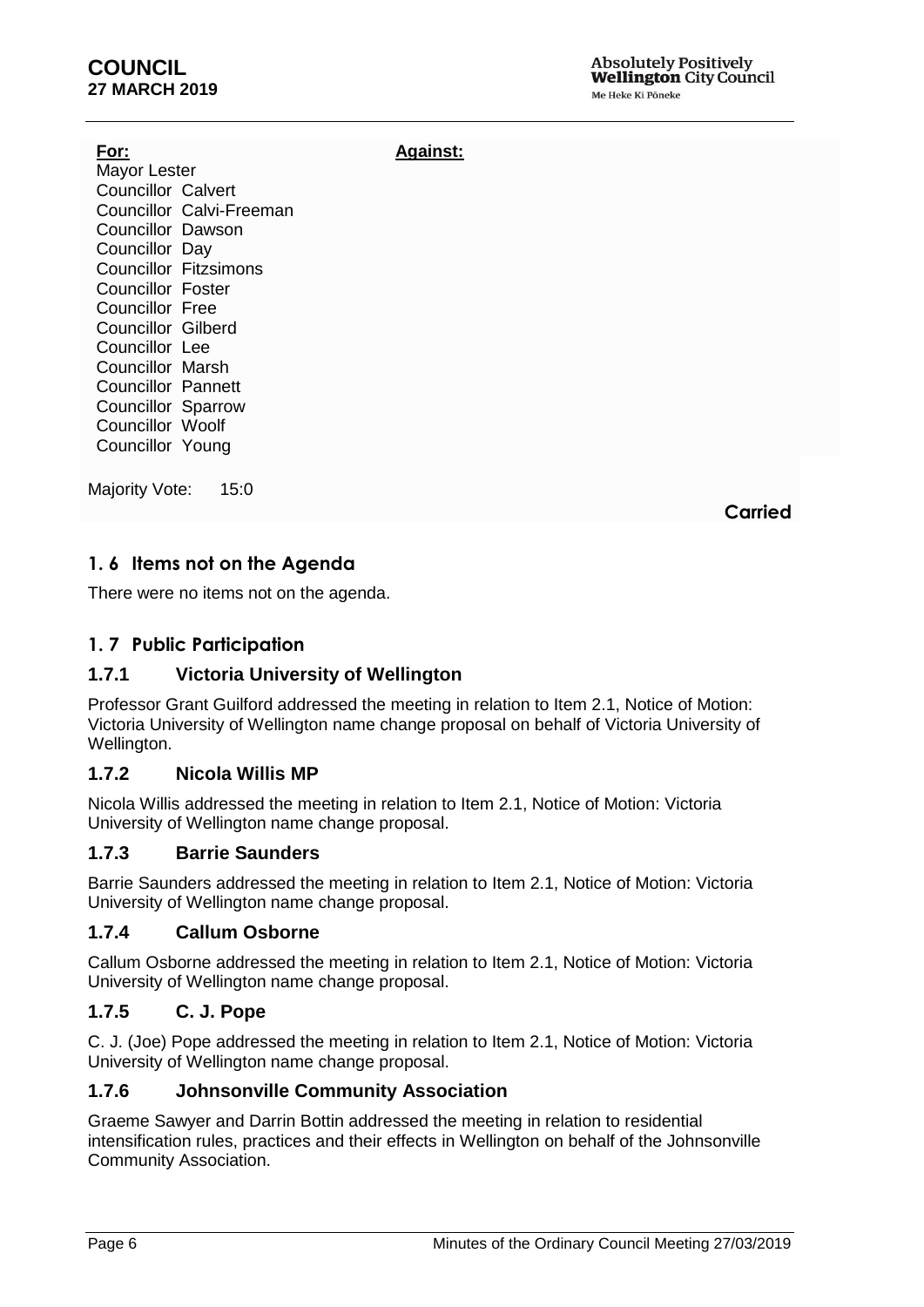# **1.7.7 Jan Rivers**

Jan Rivers addressed the meeting in relation to Council's contract with Phantom Billstickers.

# **Public participation – handouts supplied**

## **Attachments**

- 1 Victoria University of Wellington
- 2 Barrie Saunders
- 3 Johnsonville Community Association
- 4 Jan Rivers
- **Note:** The meeting adjourned for morning tea at 10:54am and reconvened at 11:13am. Members present when the meeting reconvened were Councillor Diane Calvert, Councillor Chris Calvi-Freeman, Councillor Brian Dawson, Councillor Jill Day, Councillor Andy Foster, Councillor Sarah Free, Councillor Peter Gilberd, Councillor David Lee, Mayor Justin Lester, Councillor Simon Marsh, Councillor Iona Pannett, Councillor Malcolm Sparrow, Councillor Simon Woolf and Councillor Nicola Young.

Councillor Fleur Fitzsimons returned to the meeting at 11:14am.

# <span id="page-6-0"></span>**2. General Business**

# <span id="page-6-1"></span>**2.1 Notice of Motion: Victoria University of Wellington name change proposal**

**Note:** Councillor Simon Woolf had declared a conflict of interest on this item. He did not take part in debate or vote on the item.

## **Moved Councillor Foster, seconded Councillor Fitzsimons**

# **Motion**

That the Council:

- 1. Advises the Minister of Education that it strongly opposes the proposed name change for Victoria University of Wellington, and wishes that the University continues to be called, and be legally known as 'Victoria University of Wellington'.
- **Note:** By leave of the meeting and with the agreement of Councillor Foster, the word "strongly" was removed.

## **Moved Councillor Foster, seconded Councillor Fitzsimons**

## **Resolved**

That the Council:

1. Advises the Minister of Education that it opposes the proposed name change for Victoria University of Wellington, and wishes that the University continues to be called,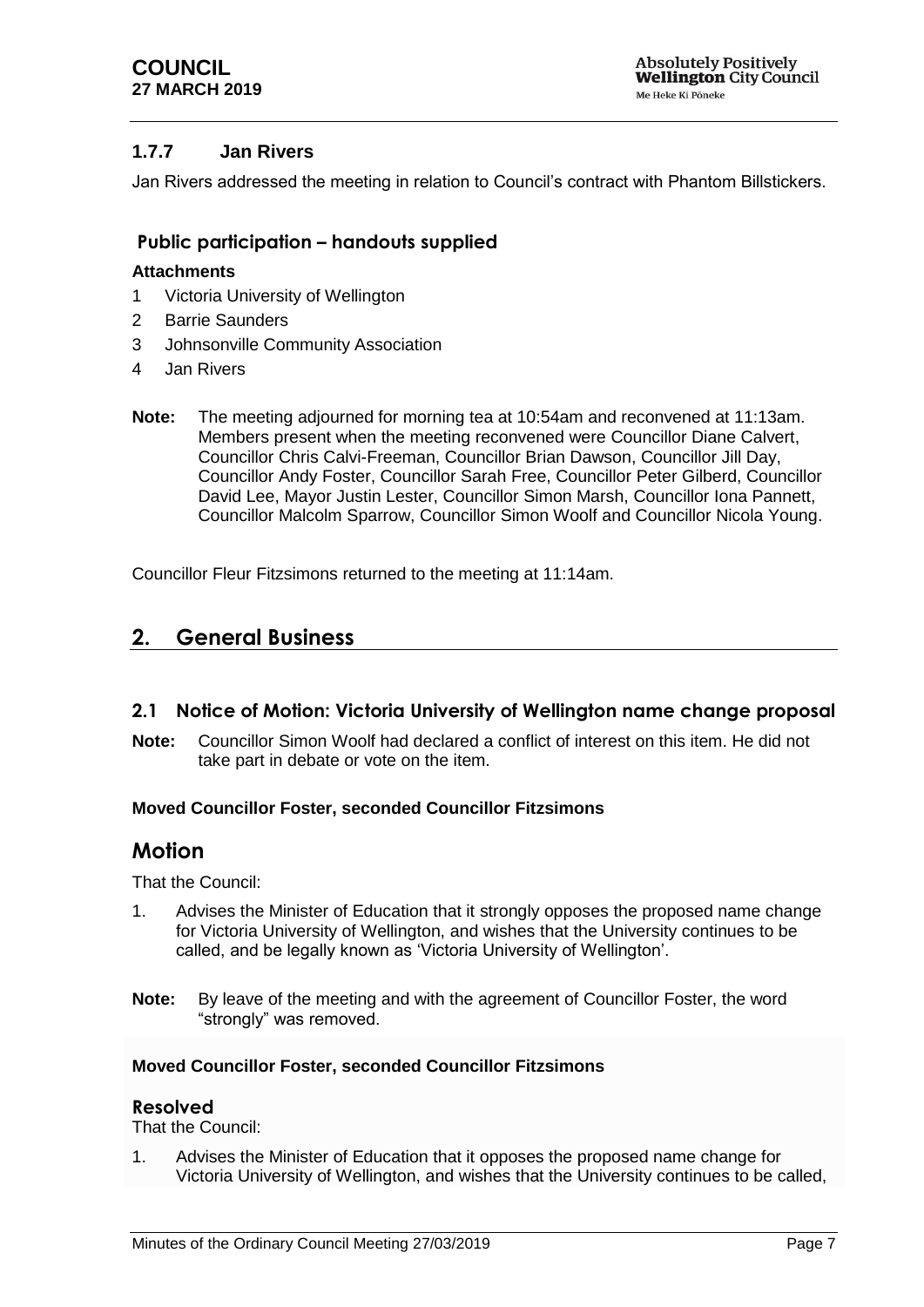and be legally known as 'Victoria University of Wellington'.

A division was required under Standing Order 3.18.6(d), voting on which was as follows:

**For:** Councillor Calvert Councillor Calvi-Freeman Councillor Fitzsimons Councillor Foster Councillor Free Councillor Pannett Councillor Sparrow Councillor Young

**Against:** Mayor Lester Councillor Dawson Councillor Day Councillor Gilberd Councillor Lee Councillor Marsh

Majority Vote: 8:6

**Carried**

# <span id="page-7-0"></span>**2.2 Committee Delegations for Annual Plan Oral Forums**

## **Moved Councillor Day, seconded Councillor Dawson**

# **Resolved**

That the Council:

- 1. Receive the information.
- 2. Agree to delegate to the persons listed as "delegates" below the responsibilities and powers listed in recommendation 3:

## **Delegates:**

- a) Mayor Justin Lester
- b) Deputy Mayor Jill Day
- c) Councillor Diane Calvert
- d) Councillor Chris Calvi-Freeman
- e) Councillor Brian Dawson
- f) Councillor Sarah Free
- g) Councillor Fleur Fitzsimons
- h) Councillor Andy Foster
- i) Councillor Peter Gilberd
- j) Councillor David Lee
- k) Councillor Simon Marsh
- l) Councillor Iona Pannett
- m) Councillor Malcolm Sparrow
- n) Councillor Simon Woolf
- o) Councillor Nicola Young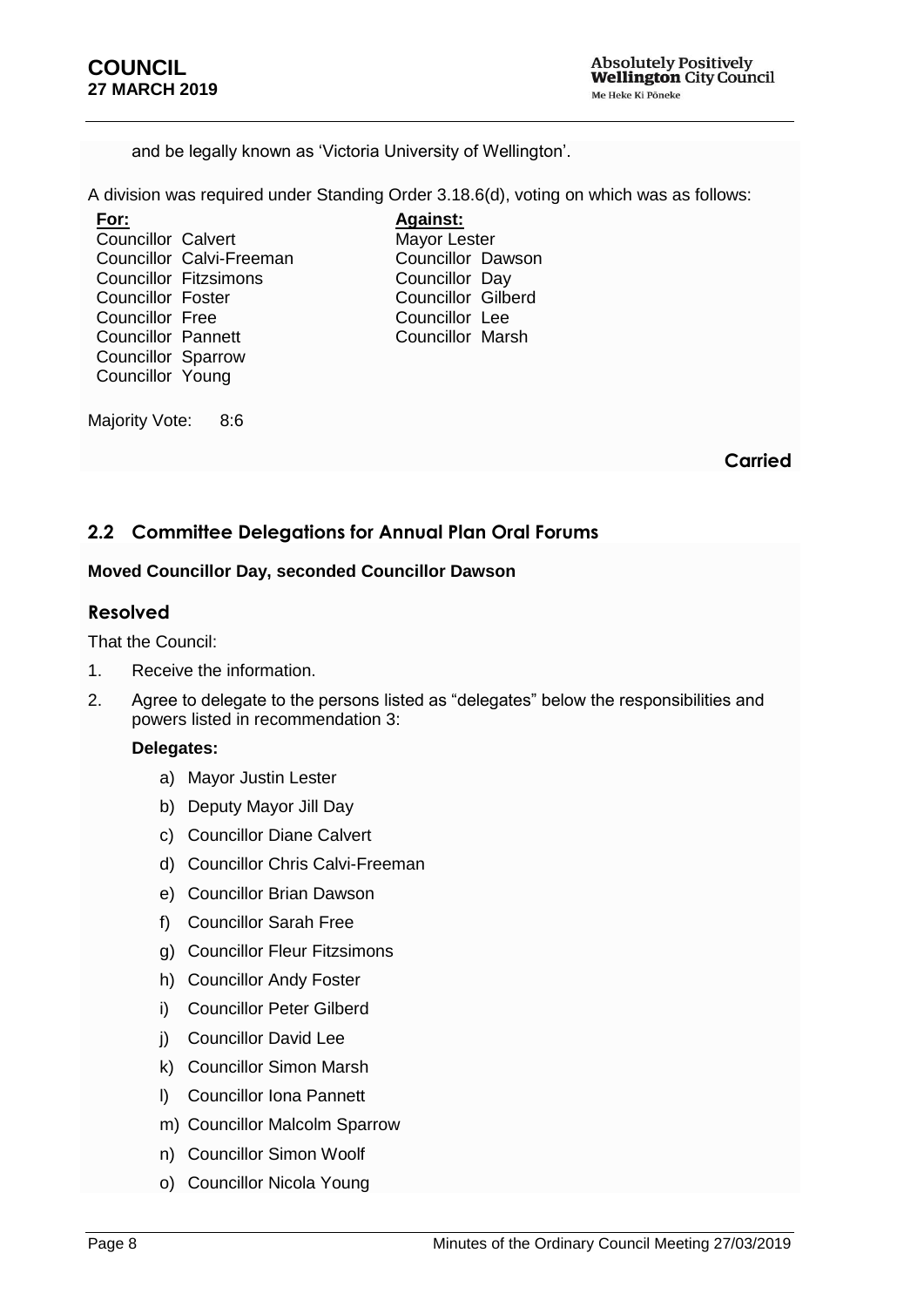- 3. Agree to allow the delegates the responsibilities and powers to hear submissions on the draft 2019/20 Annual Plan and interact with submitters under s83(1)(d) of the Local Government Act 2002 at Oral Forums.
- 4. Note the delegation will only apply for committee members attending oral forums between Tuesday 15 May and Thursday 23 May.
- 5. Note that an oral forum is deemed to be a public meeting and therefore specific standing orders will still apply at the meeting.
- 6. Note that the number of Oral Forums held is subject to demand.

A division was required under Standing Order 3.18.6(d), voting on which was as follows:

| For:                      | <b>Against:</b>              |
|---------------------------|------------------------------|
| <b>Mayor Lester</b>       |                              |
| <b>Councillor Calvert</b> |                              |
|                           | Councillor Calvi-Freeman     |
| Councillor Dawson         |                              |
| Councillor Day            |                              |
|                           | <b>Councillor Fitzsimons</b> |
| <b>Councillor Foster</b>  |                              |
| <b>Councillor Free</b>    |                              |
| <b>Councillor Gilberd</b> |                              |
| Councillor Lee            |                              |
| Councillor Marsh          |                              |
| <b>Councillor Pannett</b> |                              |
| <b>Councillor Sparrow</b> |                              |
| Councillor Woolf          |                              |
| Councillor Young          |                              |

Majority Vote: 15:0

# **Carried**

# <span id="page-8-0"></span>**2.3 Local Election 2019: Order of candidate names**

## **Moved Councillor Day, seconded Councillor Marsh**

## **Resolved**

That the Council:

- 1. Receives the information.
- 2. Agrees that the names of candidates at the 2019 Wellington City Council elections be listed on the voting documents in random order.

A division was required under Standing Order 3.18.6(d), voting on which was as follows:

| <u>For:</u>               | <b>Against:</b> |
|---------------------------|-----------------|
| <b>Mayor Lester</b>       |                 |
| <b>Councillor Calvert</b> |                 |
| Councillor Calvi-Freeman  |                 |
| <b>Councillor Dawson</b>  |                 |
| Councillor Day            |                 |
|                           |                 |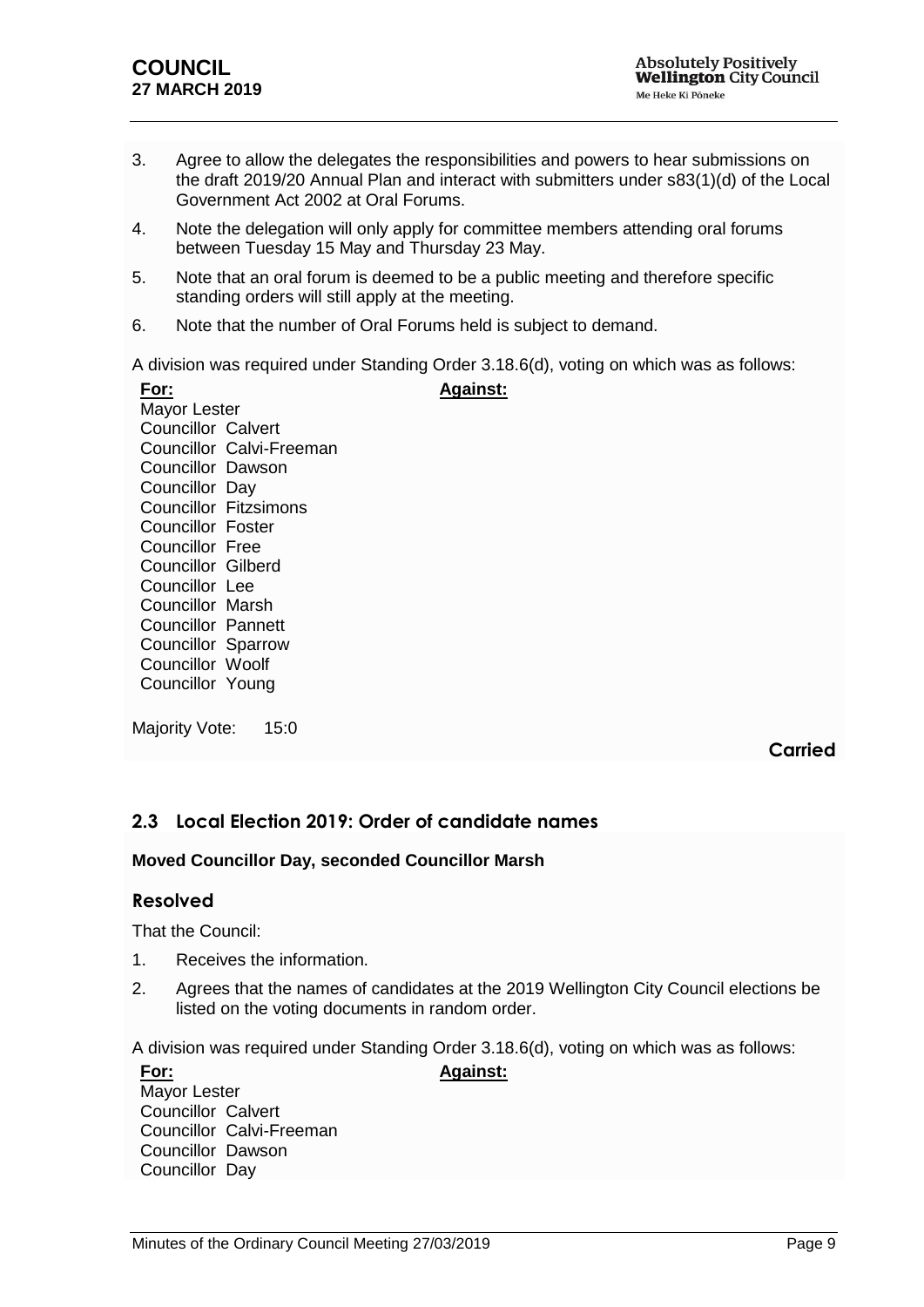Councillor Fitzsimons Councillor Foster Councillor Free Councillor Gilberd Councillor Lee Councillor Marsh Councillor Pannett Councillor Sparrow Councillor Woolf Councillor Young

Majority Vote: 15:0

**Carried**

# <span id="page-9-0"></span>**3. Committee Reports**

# <span id="page-9-1"></span>**3.1 Report of the Regulatory Processes Committee Meeting of 13 March 2019**

# **Proposed Road Stopping - Land Adjoining 56 Central Terrace, Kelburn**

## <span id="page-9-2"></span>**Moved Councillor Sparrow, seconded Councillor Calvi-Freeman**

## **Resolved**

That the Council:

- 1. Agrees that an approximately  $45m^2$  (subject to survey) strata of unformed legal road land in Central Terrace, Kelburn, shown outlined red in Attachments 2 and 3 of the Committee Report (the Land), and adjoining 56 Central Terrace (being Lot 54 Block IV DP 1197 CFR WN26A/849) is not required for a public work and is surplus to Council requirements.
- 2. Agrees to dispose of the Land.
- 3. Delegates to the Chief Executive Officer the power to conclude all matters in relation to the road stopping and disposal of the Land, including all legislative matters, issuing relevant public notices, declaring the road stopped, negotiating the terms of sale or exchange, imposing any reasonable covenants, and anything else necessary. This will include a right of support easement to support the structural integrity of the public walkway crossing over the Land and maintain the safety fence on the walkway to Wellington City Council's standard consistent with the adjoining fence.

A division was required under Standing Order 3.18.6(d), voting on which was as follows: **Against:**

| For:                      |                              |  |  |  |  |
|---------------------------|------------------------------|--|--|--|--|
|                           | Mayor Lester                 |  |  |  |  |
| <b>Councillor Calvert</b> |                              |  |  |  |  |
|                           | Councillor Calvi-Freeman     |  |  |  |  |
| Councillor Dawson         |                              |  |  |  |  |
| Councillor Day            |                              |  |  |  |  |
|                           | <b>Councillor Fitzsimons</b> |  |  |  |  |
| Councillor Foster         |                              |  |  |  |  |
| Councillor Free           |                              |  |  |  |  |
| <b>Councillor Gilberd</b> |                              |  |  |  |  |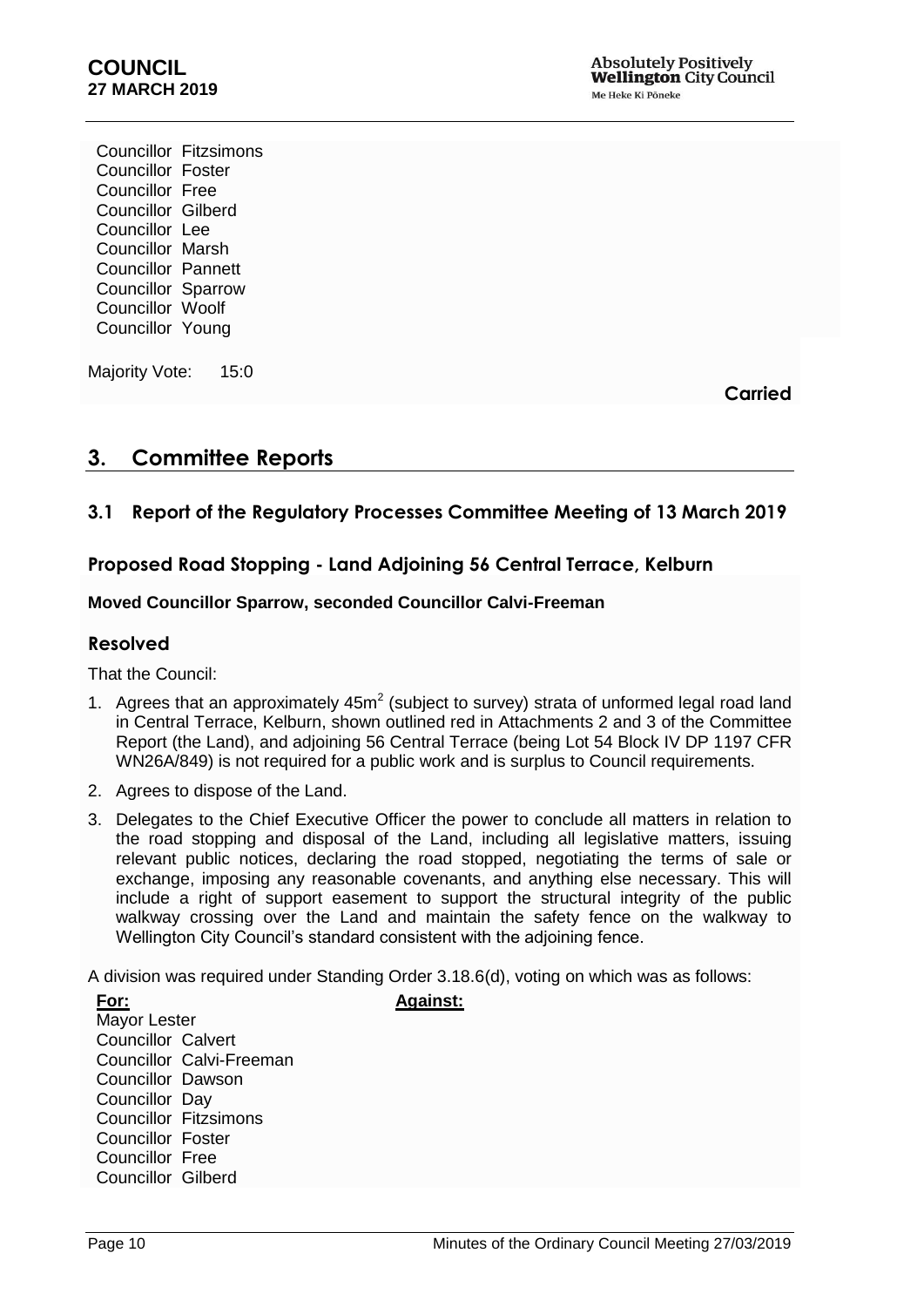Councillor Lee Councillor Marsh Councillor Pannett Councillor Sparrow Councillor Woolf Councillor Young Majority Vote: 15:0

**Carried**

# **Proposed Road Stopping - Land adjoining 2 Armitage Street, Ngaio**

## <span id="page-10-0"></span>**Moved Councillor Sparrow, seconded Councillor Calvi-Freeman**

## **Resolved**

That the Council:

- 1. Declares that approximately  $123m^2$  (subject to survey) of unformed legal road land in Armitage Street, Ngaio, shown outlined red in Attachment 2 of the Committee Report (the Land), and adjoining 2 Armitage Street (being Lot 1 DP 2053 CFRs WN21C/714 and WN21C/715) is not required for a public work and is surplus to Council requirements.
- 2. Agrees to dispose of the Land.
- 3. Delegates to the Chief Executive Officer the power to conclude all matters in relation to the road stopping and disposal of the Land, including all legislative matters, issuing relevant public notices, declaring the road stopped, negotiating the terms of sale or exchange, imposing any reasonable covenants, and anything else necessary.

A division was required under Standing Order 3.18.6(d), voting on which was as follows:

**Against:**

| For:                      |                          |
|---------------------------|--------------------------|
| Mayor Lester              |                          |
| <b>Councillor Calvert</b> |                          |
|                           | Councillor Calvi-Freeman |
| Councillor Dawson         |                          |
| Councillor Day            |                          |
|                           | Councillor Fitzsimons    |
| <b>Councillor Foster</b>  |                          |
| Councillor Free           |                          |
| <b>Councillor Gilberd</b> |                          |
| Councillor Lee            |                          |
| Councillor Marsh          |                          |
| Councillor Pannett        |                          |
| <b>Councillor Sparrow</b> |                          |
| <b>Councillor Woolf</b>   |                          |
| Councillor Young          |                          |
|                           |                          |

Majority Vote: 15:0

**Carried**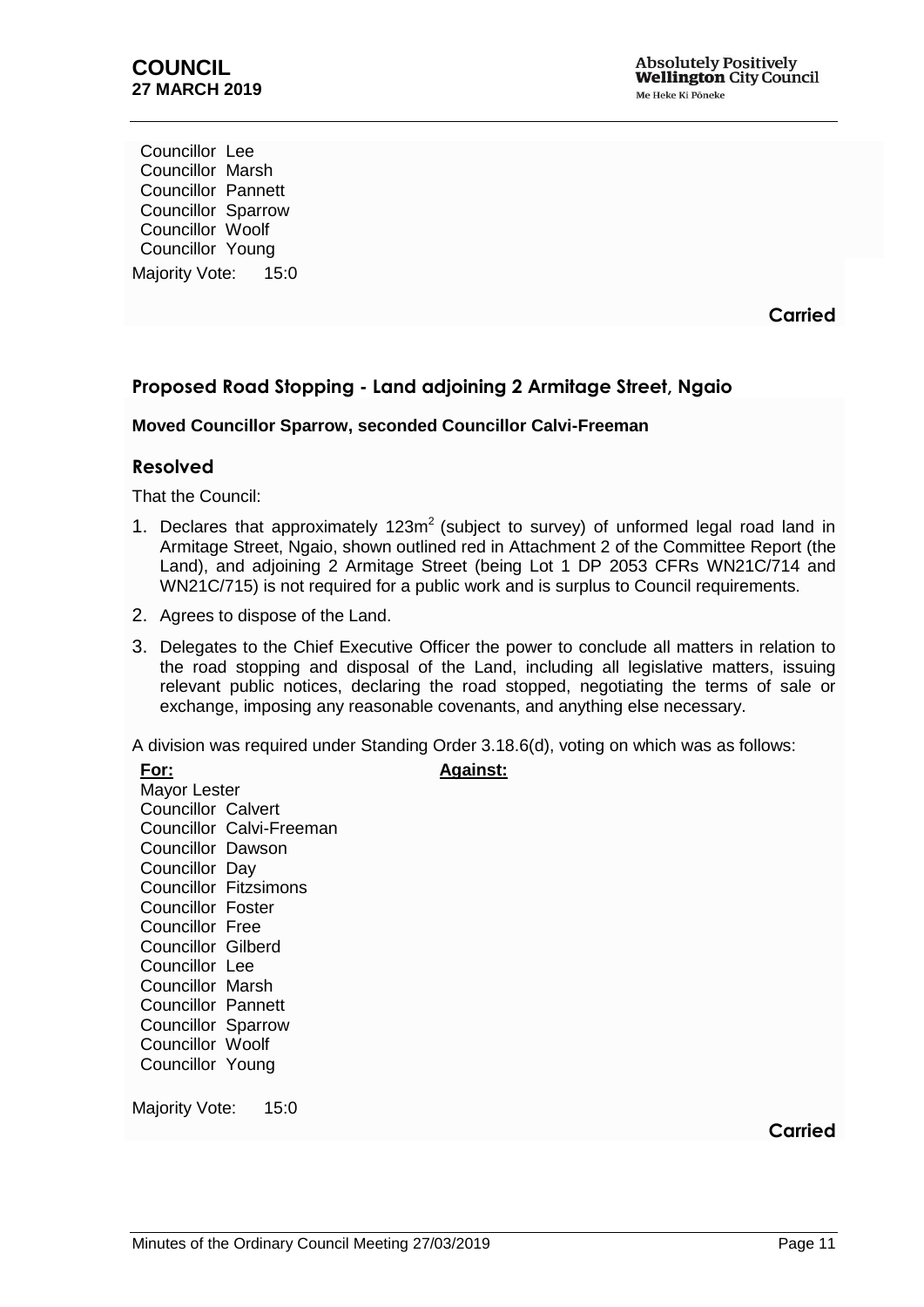# <span id="page-11-0"></span>**3.2 Report of the Long-term and Annual Plan Committee Meeting of 14 March 2019**

## **2019/20 Annual Plan: Report of the Revenue and Finance Working Party**

#### <span id="page-11-1"></span>**Moved Mayor Lester, seconded Councillor Foster**

## **Recommendation/s**

That the Council:

- 1. Adopts the following as supporting documentation to the 2019/20 Annual Plan engagement document:
	- a. Proposed fees and charges outlined **on pages 28–33 of Attachment 2**.
	- b. Proposed rating mechanisms for 2019/20, including the proposed targeted rate totalling \$100,000 + GST (subject to agreement through a poll of impacted ratepayers) to be applied to the commercial properties in the Karori Business Improvement District Area (BID) in Council's Rating Mechanisms outlined in **Attachment 1**.
	- c. The proposed changes to the wording of the *Remission of targeted rates on property under development or earthquake strengthening* as outlined in the *Discussion* section of the report to the Committee.
- **Note:** The meeting adjourned at 12:09pm and reconvened at 12:13pm. All members were present when the meeting reconvened. Immediately prior to the adjournment, members were provided with material to support the amendment moved by Councillor Day (attached below).

## **Moved Councillor Day, seconded Councillor Marsh the following amendment:**

## **Resolved**

That the Council:

- A. Agrees to consult in the 2019/20 Annual Plan on shifting the general rates differential from 2.8:1 to 3.25:1 to maintain the affordability and proportionality of rates for all sectors and to include the following wording in the consultation document to achieve that.
- B. Agrees that Council, in addition to consulting on increasing the daily rate for Coupon Parking, including suburban trade coupons (Monday to Friday) from \$8.50 to \$12 per day, also consults on increasing the Coupon Parking Monthly rate (Monday to Friday) from \$135 to \$200.
- C. Notes that the Committee agreed to remove the 50% discount for café and bar licenses on streets, in parks and on the waterfront, where the café or bar does not make the area smokefree, and agrees to amend the fees and charges section of the consultation document and supporting documentation accordingly to reflect this decision.
- D. Agrees to include in the consultation document the minor wording change below with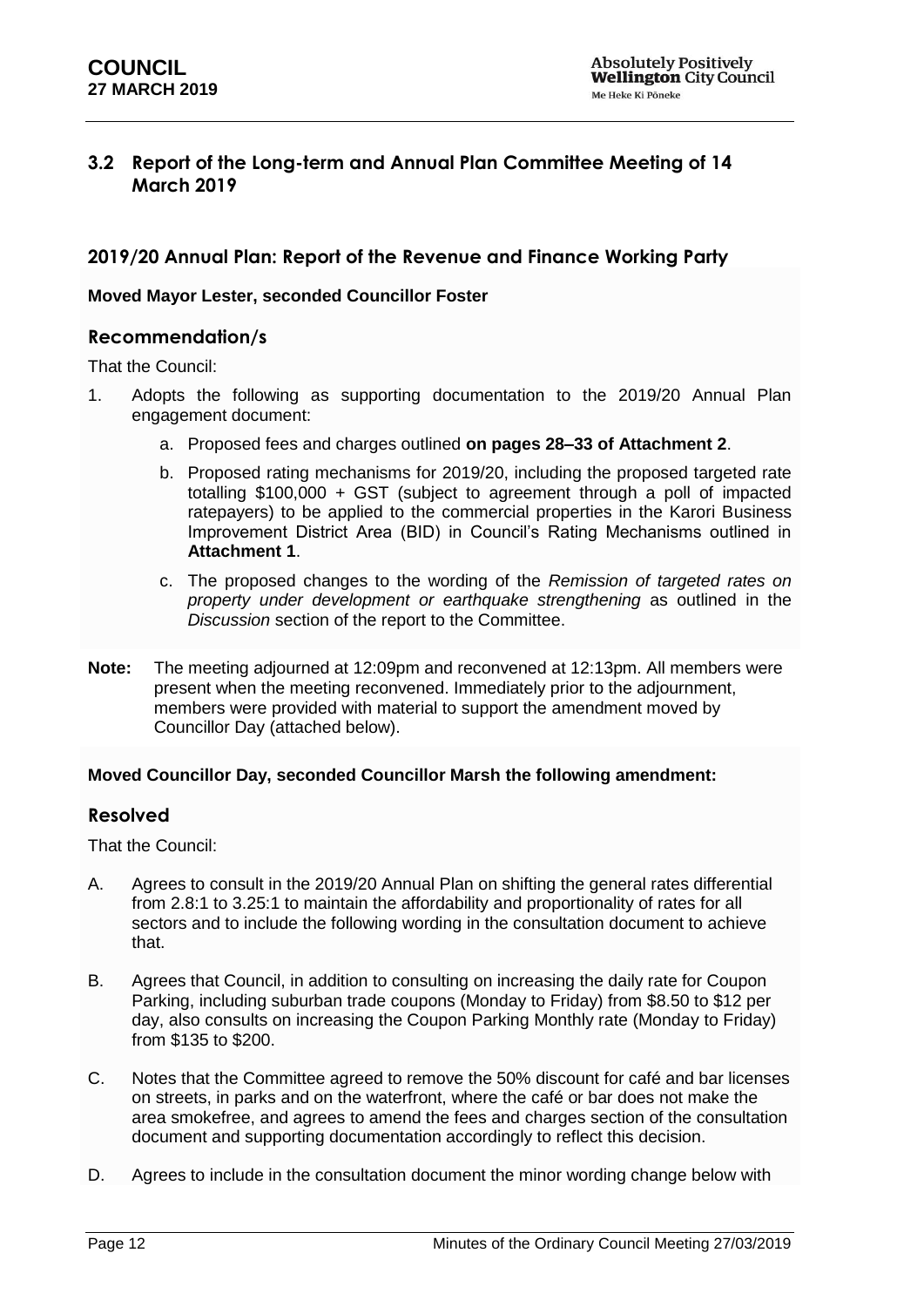respect to earthquake-prone buildings.

- E. Agrees to include in the consultation document a minor wording change with respect to the description of the proposed indoor arena.
- F. Authorises the Chief Executive Officer to amend the consultation document and supporting documentation (in Attachments 1–4) in order to give effect the changes agreed in the meeting.

#### *To be included in the Consultation Document in the financial summary section (page 11):*

#### **Proposal to adjust the general rates differential**

The average rates increase for the existing ratepayers in 2019/20 is 3.9 percent. However, the forecast increase varies between each property rating category. All rating units (or part thereof) are classified, for the purposes of general rates, as either '*Commercial, Industrial and Business'* or '*Base' ('*base' includes residential).

We currently apply a rates differential for the *Commercial, Industrial and Business*  rating category of 2.8 times the rate per dollar of capital value payable by the *Base* rating category. The main purpose of applying a rates differential to different categories is to reflect the different ability of groups of ratepayers to pay, and maintain the affordability of rates to all sectors.

It is proposed that the general rates differential be adjusted from 2.8:1 to 3.25:1 to ensure the rates for 2019/20 continue to be paid in the same proportion by each differential rating category.

In simple terms, this currently means that commercial property owners contribute 44% of total rates revenue in 2018/19 in comparison to 'base' contributing 56%. Due to the change in the relative Rateable Values (which does not necessarily change the relative ability to pay) changing the general rate differential to 3.25:1 will maintain this ratio at 44% commercial to 56% base.

Further information on the differential can be found on our website [letstalk.wellington.govt.nz](file:///C:/Users/Tong2r/AppData/Roaming/OpenText/OTEdit/EC_wccecm/c24038230/letstalk.wellington.govt.nz)

#### *To be included as Q&As on the website:*

#### *Why does council use a rating differential?*

The main purpose of applying a rates differential is to reflect the different ability of groups of ratepayers to pay, and maintain the affordability of rates to all sectors.

Council has used a differential for many years (since 1976) and has frequently made changes to it to ensure the balance of rates paid between residential and commercial ratepayers is fair and equitable.

The most notable example of this was in 1987 when the share-market crashed and the value of the city's commercial sector plummeted shifting the rates burden from the commercial sector to residential. This resulted in the introduction of a differential of 7.1:1 to maintain rates affordability for everyone. In subsequent decades – as the value of commercial properties bounced back – the differential was reduced to the current position of 2.8:1.

Over a number of years the differential of 2.8:1 has maintained the portion of total rates paid by Commercial and Base at circa 45% and 55% respectively (as represented in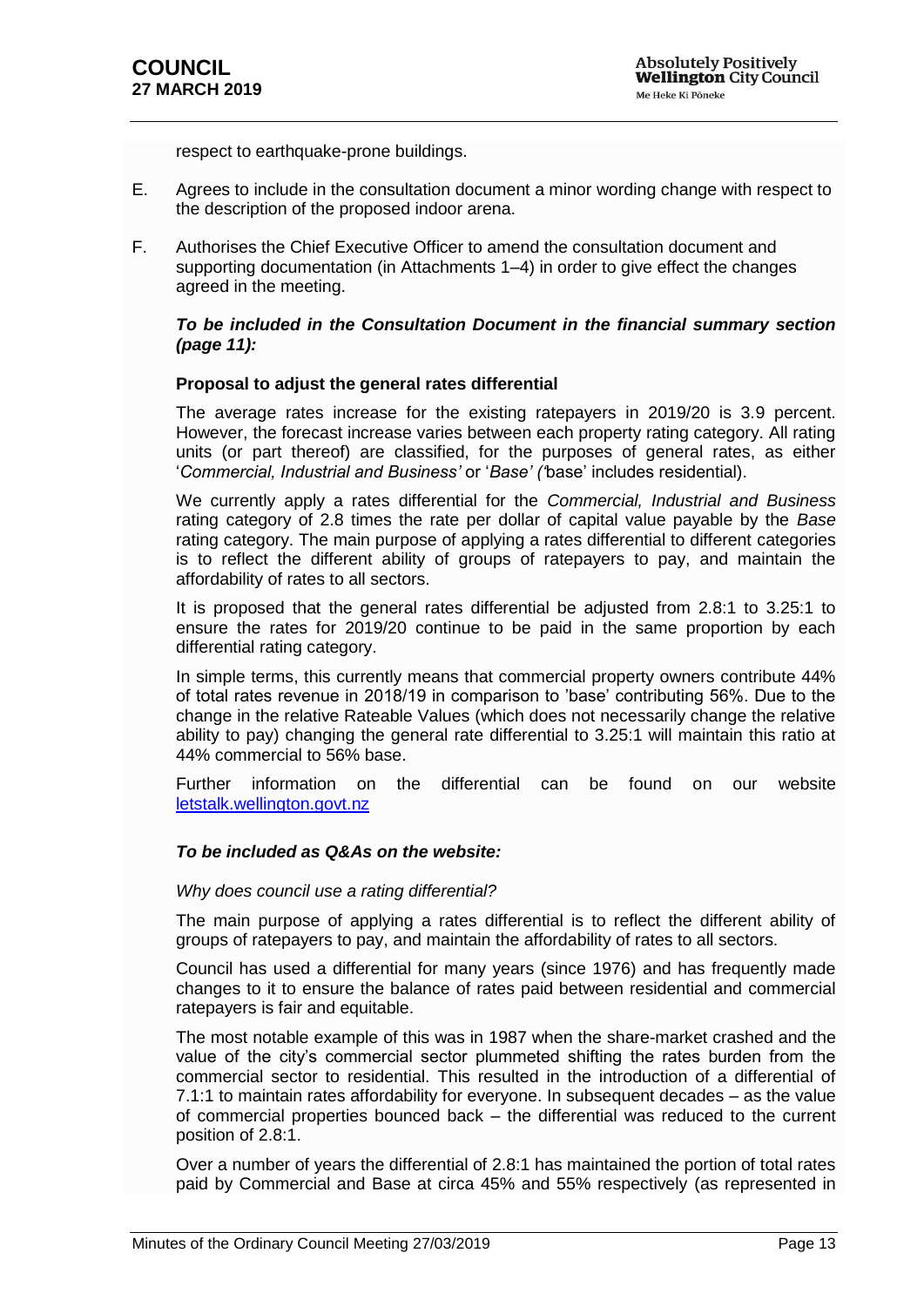

the below graph) in the draft budget for 2019/20 this ratio falls to 42%/58% before an adjustment to the differential. As seen in the graph changing the differential to 3.25:1 reinstates the historic split.

#### *Why are we changing it now?*

In recent years there has been a significant increase in the value of residential properties in comparison to the value of commercial properties in Wellington.

In September 2018 an assessment of the rateable value of all rating units in Wellington City was carried out by QV and this resulted in the following average increases;

|              | Rateable Value<br><b>Increase</b> |
|--------------|-----------------------------------|
| Commercial   | 22.79%                            |
| Non-rateable | 58.13%                            |
| Base         | 43.40%                            |
| Average      | 39.17%                            |

The increase seen in the Commercial categories is significantly lower than that of the Base categories and as a result the proportion of the total rates to be paid by the Base sector increased by 2%.

This means that, with the average proposed rates of 3.9 percent for 2019/20, if the differential was to remain at 2.8:1 the Base category ratepayers would pay 7.95 percent more rates than in 2018/19 while Commercial category ratepayers would pay 1.19 percent less rates than in 2019/20.

We are proposing a change to the differential from 2.8:1 to 3.25:1 in 2019/20, to maintain the current balance.

The below shows the year-on-year total rates increases by sector for both a 2.8:1 or 3.25:1 differential:

|        | <b>Commercial</b> | <b>Base</b> | Average  |
|--------|-------------------|-------------|----------|
| 2.8:1  | $-1.19%$          | 7.95%       | $3.92\%$ |
| 3.25:1 | 3.80%             | 4.01%       | $3.92\%$ |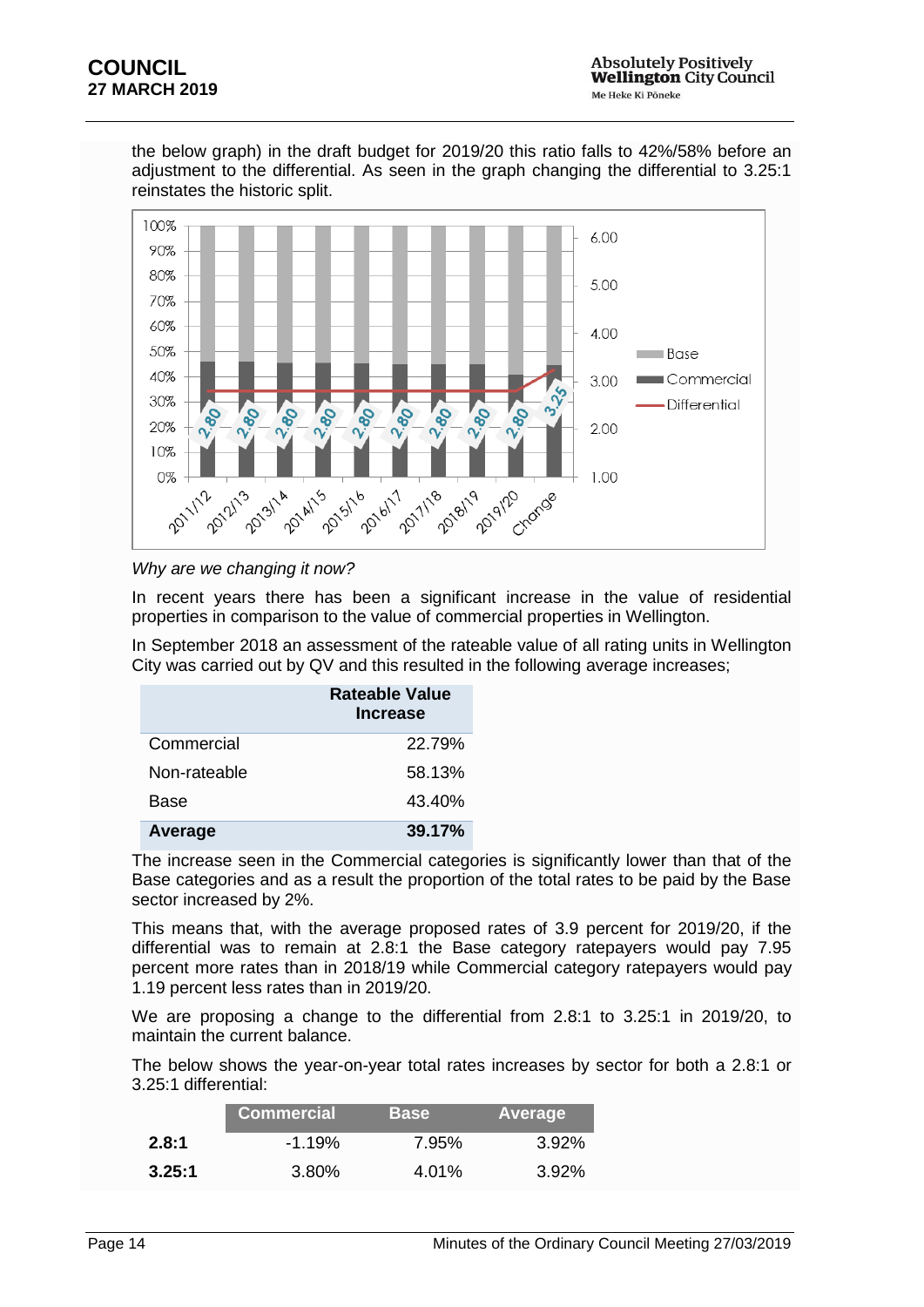#### *To be included on page 14 of the consultation document:*

*Earthquake prone buildings.* There are currently around 600 earthquake-prone buildings (EPBs) in Wellington. Around 120 of these are heritage buildings. Owners of these buildings are required to undertake work to bring them up to a satisfactory level of structural integrity. This year, we will continue to work with building owners and will develop an enhanced advisory service to support this programme of work as promoted by Inner City Wellington and others. There will be a particular emphasis on buildings that have been identified as Priority Buildings, where timelines for strengthening will be reduced to 7.5 years. We are in liaison with Central Government around the EPB framework and will ensure that Council and Government effort is integrated and complementary.

A division was required under Standing Order 3.18.6(d), voting on which was as follows:

**Against:**

#### **For:**

Mayor Lester Councillor Calvert Councillor Calvi-Freeman Councillor Dawson Councillor Day Councillor Fitzsimons Councillor Foster Councillor Free Councillor Gilberd Councillor Lee Councillor Marsh Councillor Pannett Councillor Sparrow Councillor Woolf Councillor Young

Majority Vote: 15:0

# **Carried**

## **Moved Councillor Dawson, seconded Councillor Free the following amendment:**

## **Resolved**

That the Council:

G. Agrees that Council consults in the 2019/20 Annual Plan to grant funding to the Dwell Housing Trust at the assessed Development Contribution of \$60,401.9, to be funded from the accumulated prior year surpluses, and include the following wording in the Consultation Document.

## *To be included in the consultation document*

*Community Housing support.* Aligned to our goal of ensuring all Wellingtonians are well housed we propose to support community housing provider, Dwell Housing Trust, to deliver 14 housing units in Kilbirnie. Dwell aims to provide safe, secure and comfortable homes for people in need or are on a low income. Dwell currently takes applications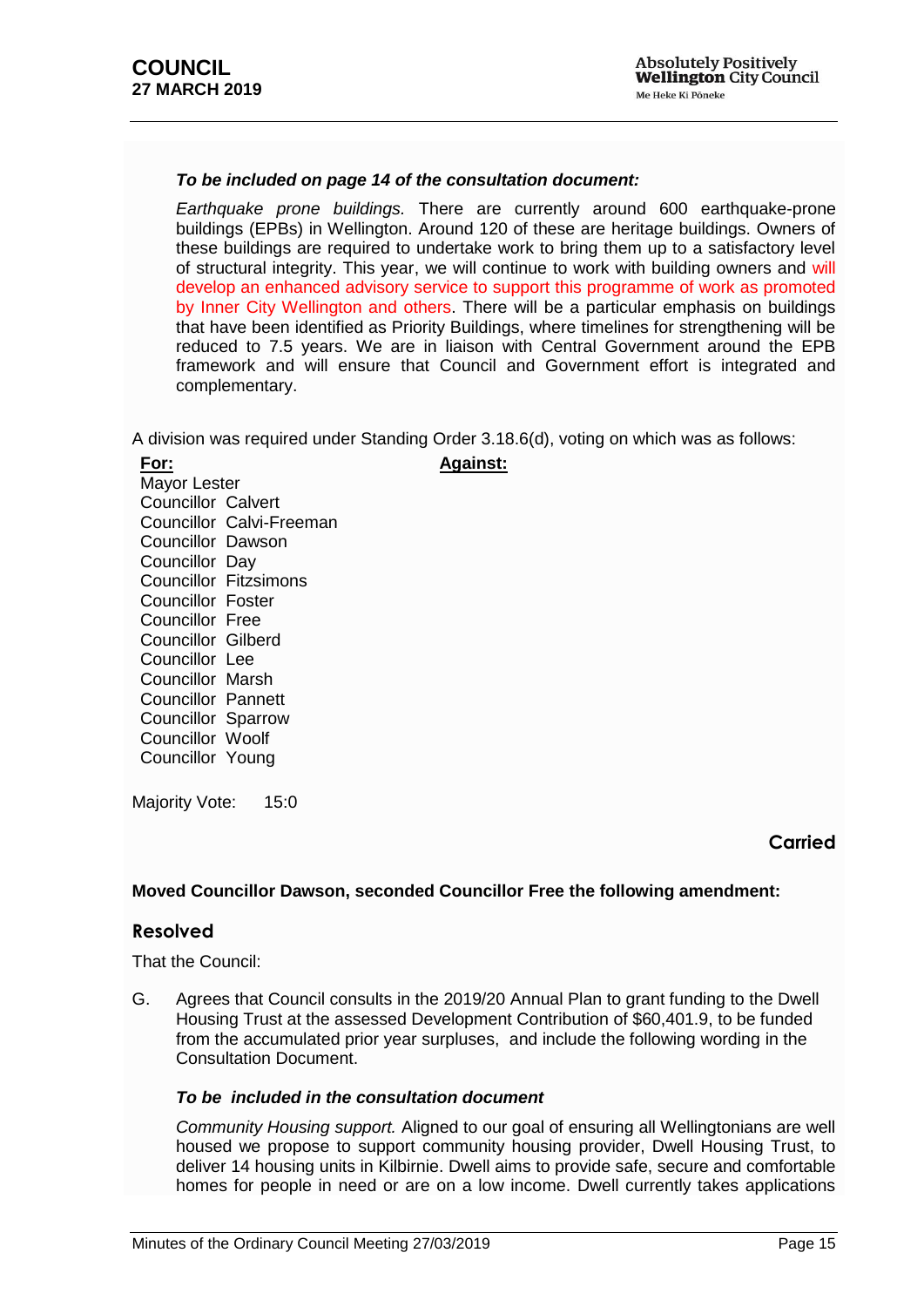from the Ministry of Social Development (MSD) Social Housing Register when they have vacancies. This allows allocation of housing vacancies to those most in need We propose to support this project by providing a grant of \$60,400 to cover the development contribution associated with this development. This will be funded from prior year surpluses so will not affect the 2019/20 rates requirement.

A division was required under Standing Order 3.18.6(d), voting on which was as follows: **Against:**

**For:** Mayor Lester Councillor Calvert Councillor Calvi-Freeman Councillor Dawson Councillor Day Councillor Fitzsimons Councillor Foster Councillor Free Councillor Gilberd Councillor Lee Councillor Marsh Councillor Pannett Councillor Sparrow Councillor Woolf Councillor Young

Majority Vote: 15:0

# **Carried**

**Note:** The carried amendments were adopted as part of the substantive motion as follows:

- Amendment A clause 2 Amendment B – clause 3 Amendment C – clause 4 Amendment D – clause 5 Amendment E – clause 6 Amendment F – clause 8
- Amendment G clause 7

# **Moved Mayor Lester, seconded Councillor Foster the following substantive motion**

# **Resolved**

That the Council:

- 1. Adopts the following as supporting documentation to the 2019/20 Annual Plan engagement document:
	- a. Proposed fees and charges outlined **on pages 28–33 of Attachment 2**.
	- b. Proposed rating mechanisms for 2019/20, including the proposed targeted rate totalling \$100,000 + GST (subject to agreement through a poll of impacted ratepayers) to be applied to the commercial properties in the Karori Business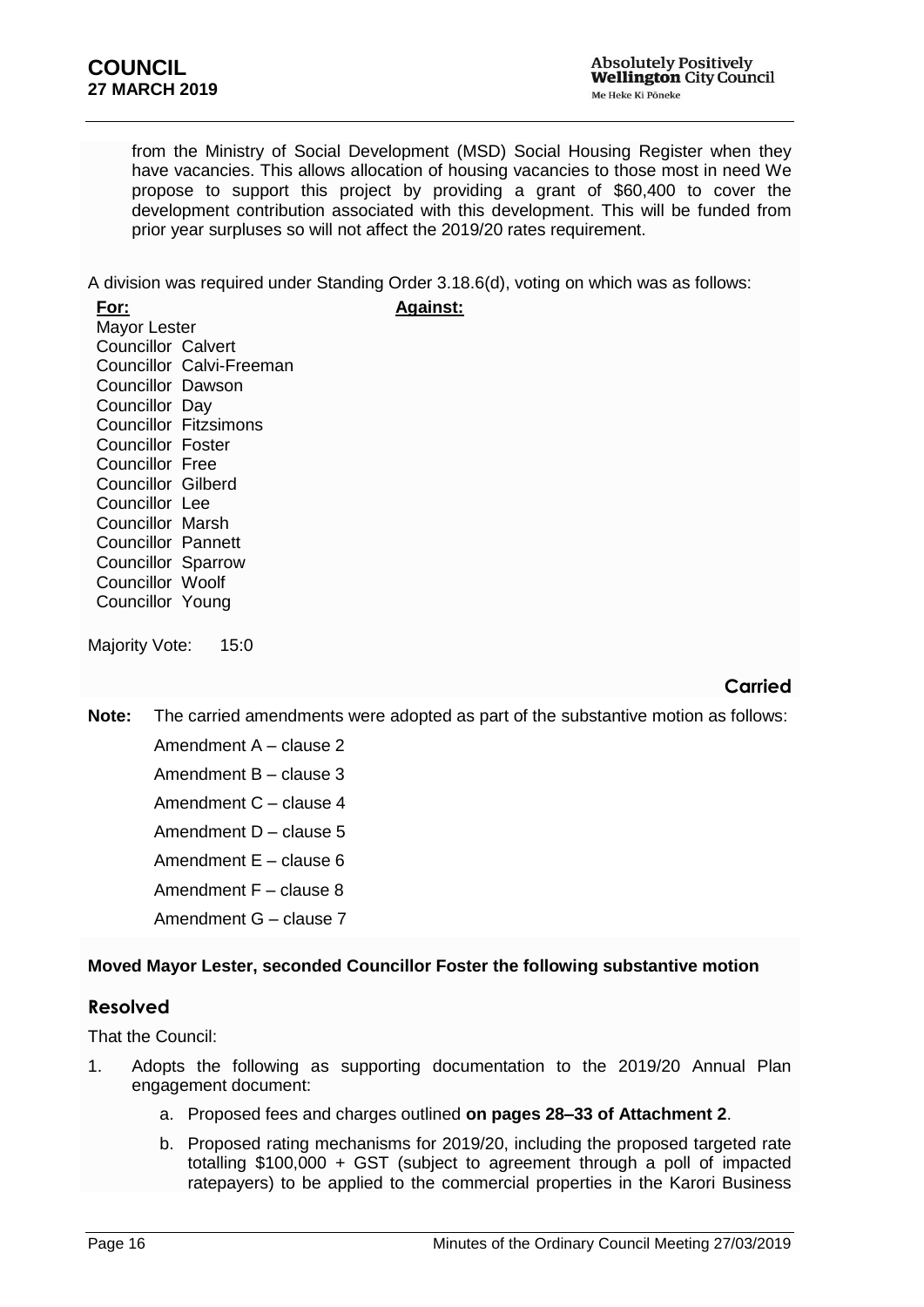Improvement District Area (BID) in Council's Rating Mechanisms outlined in **Attachment 1**.

- c. The proposed changes to the wording of the *Remission of targeted rates on property under development or earthquake strengthening* as outlined in the *Discussion* section of the report to the Committee.
- 2. Agrees to consult in the 2019/20 Annual Plan on shifting the general rates differential from 2.8:1 to 3.25:1 to maintain the affordability and proportionality of rates for all sectors and to include the following wording in the consultation document to achieve that.
- 3. Agrees that Council, in addition to consulting on increasing the daily rate for Coupon Parking, including suburban trade coupons (Monday to Friday) from \$8.50 to \$12 per day, also consults on increasing the Coupon Parking Monthly rate (Monday to Friday) from \$135 to \$200.
- 4. Notes that the Committee agreed to remove the 50% discount for café and bar licenses on streets, in parks and on the waterfront, where the café or bar does not make the area smokefree, and agrees to amend the fees and charges section of the consultation document and supporting documentation accordingly to reflect this decision.
- 5. Agrees to include in the consultation document the minor wording change below with respect to earthquake-prone buildings.
- 6. Agrees to include in the consultation document a minor wording change with respect to the description of the proposed indoor arena.
- 7. Agrees that Council consults in the 2019/20 Annual Plan to grant funding to the Dwell Housing Trust at the assessed Development Contribution of \$60,401.9, to be funded from the accumulated prior year surpluses, and include the following wording in the Consultation Document.
- 8. Authorises the Chief Executive Officer to amend the consultation document and supporting documentation (in Attachments 1–4) in order to give effect the changes agreed in the meeting.

## *To be included in the Consultation Document in the financial summary section (page 11):*

## **Proposal to adjust the general rates differential**

The average rates increase for the existing ratepayers in 2019/20 is 3.9 percent. However, the forecast increase varies between each property rating category. All rating units (or part thereof) are classified, for the purposes of general rates, as either '*Commercial, Industrial and Business'* or '*Base' ('*base' includes residential).

We currently apply a rates differential for the *Commercial, Industrial and Business*  rating category of 2.8 times the rate per dollar of capital value payable by the *Base* rating category. The main purpose of applying a rates differential to different categories is to reflect the different ability of groups of ratepayers to pay, and maintain the affordability of rates to all sectors.

It is proposed that the general rates differential be adjusted from 2.8:1 to 3.25:1 to ensure the rates for 2019/20 continue to be paid in the same proportion by each differential rating category.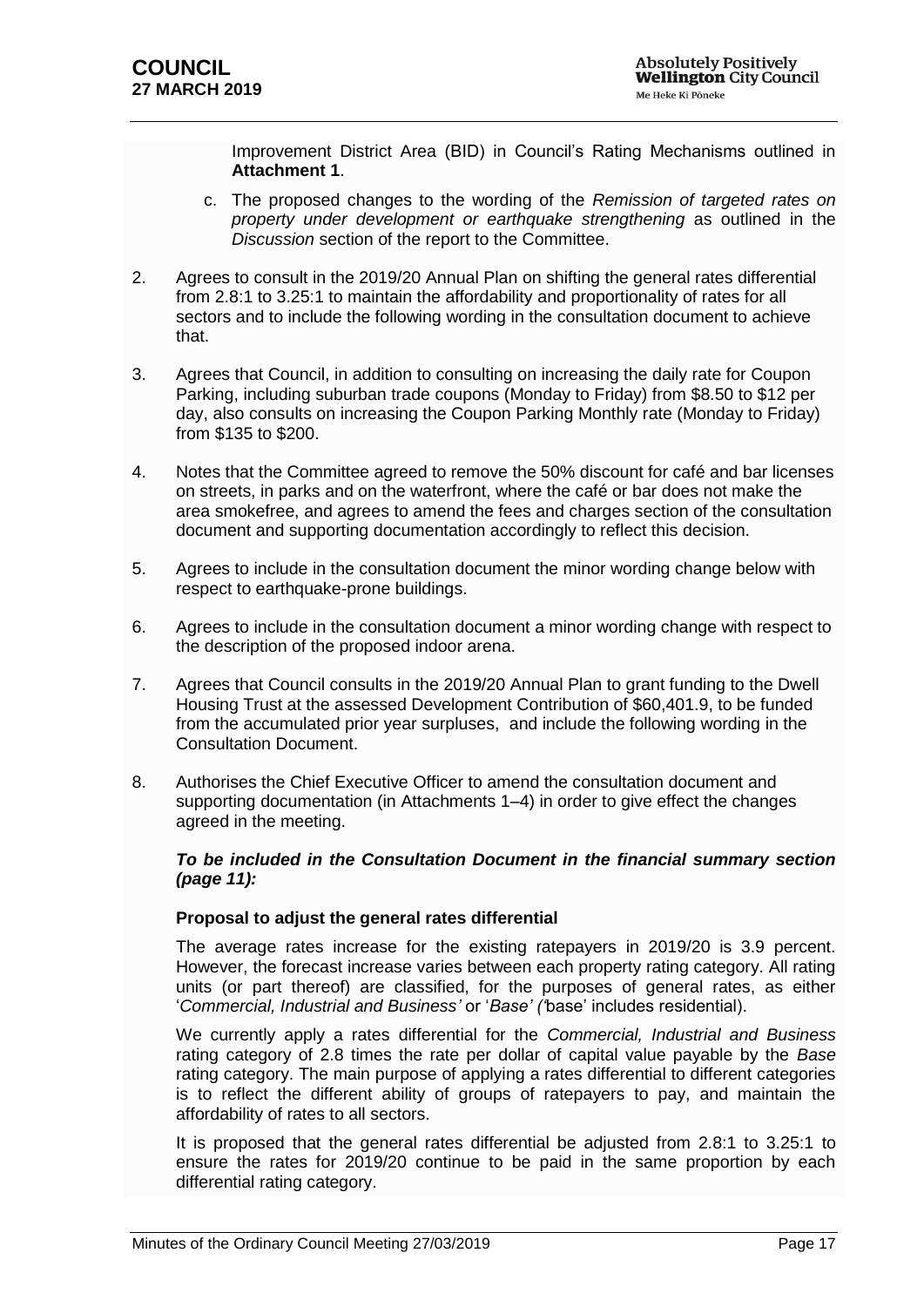In simple terms, this currently means that commercial property owners contribute 44% of total rates revenue in 2018/19 in comparison to 'base' contributing 56%. Due to the change in the relative Rateable Values (which does not necessarily change the relative ability to pay) changing the general rate differential to 3.25:1 will maintain this ratio at 44% commercial to 56% base.

Further information on the differential can be found on our website [letstalk.wellington.govt.nz](file:///C:/Users/Tong2r/AppData/Roaming/OpenText/OTEdit/EC_wccecm/c24038230/letstalk.wellington.govt.nz)

#### *To be included as Q&As on the website:*

#### *Why does council use a rating differential?*

The main purpose of applying a rates differential is to reflect the different ability of groups of ratepayers to pay, and maintain the affordability of rates to all sectors.

Council has used a differential for many years (since 1976) and has frequently made changes to it to ensure the balance of rates paid between residential and commercial ratepayers is fair and equitable.

The most notable example of this was in 1987 when the share-market crashed and the value of the city's commercial sector plummeted shifting the rates burden from the commercial sector to residential. This resulted in the introduction of a differential of 7.1:1 to maintain rates affordability for everyone. In subsequent decades – as the value of commercial properties bounced back – the differential was reduced to the current position of 2.8:1.

Over a number of years the differential of 2.8:1 has maintained the portion of total rates paid by Commercial and Base at circa 45% and 55% respectively (as represented in the below graph) in the draft budget for 2019/20 this ratio falls to 42%/58% before an adjustment to the differential. As seen in the graph changing the differential to 3.25:1 reinstates the historic split.



#### *Why are we changing it now?*

In recent years there has been a significant increase in the value of residential properties in comparison to the value of commercial properties in Wellington.

In September 2018 an assessment of the rateable value of all rating units in Wellington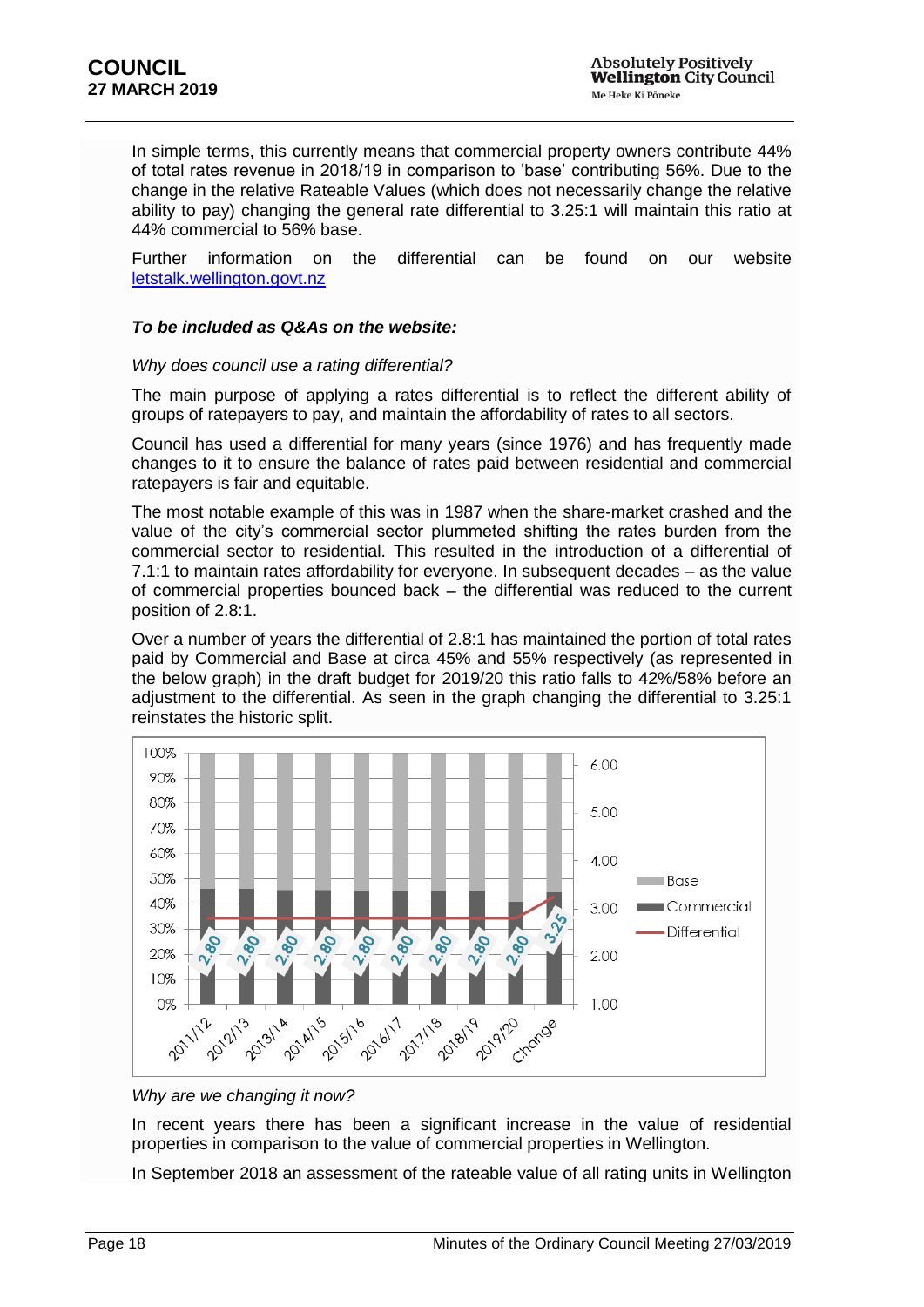City was carried out by QV and this resulted in the following average increases;

|              | Rateable Value<br><b>Increase</b> |
|--------------|-----------------------------------|
| Commercial   | 22.79%                            |
| Non-rateable | 58.13%                            |
| <b>Base</b>  | 43.40%                            |
| Average      | 39.17%                            |

The increase seen in the Commercial categories is significantly lower than that of the Base categories and as a result the proportion of the total rates to be paid by the Base sector increased by 2%.

This means that, with the average proposed rates of 3.9 percent for 2019/20, if the differential was to remain at 2.8:1 the Base category ratepayers would pay 7.95 percent more rates than in 2018/19 while Commercial category ratepayers would pay 1.19 percent less rates than in 2019/20.

We are proposing a change to the differential from 2.8:1 to 3.25:1 in 2019/20, to maintain the current balance.

The below shows the year-on-year total rates increases by sector for both a 2.8:1 or 3.25:1 differential:

|        | <b>Commercial</b> | <b>Base</b> | Average  |
|--------|-------------------|-------------|----------|
| 2.8:1  | $-1.19\%$         | 7.95%       | $3.92\%$ |
| 3.25:1 | 3.80%             | 4.01%       | $3.92\%$ |

## *To be included on page 14 of the consultation document:*

*Earthquake prone buildings.* There are currently around 600 earthquake-prone buildings (EPBs) in Wellington. Around 120 of these are heritage buildings. Owners of these buildings are required to undertake work to bring them up to a satisfactory level of structural integrity. This year, we will continue to work with building owners and will develop an enhanced advisory service to support this programme of work as promoted by Inner City Wellington and others. There will be a particular emphasis on buildings that have been identified as Priority Buildings, where timelines for strengthening will be reduced to 7.5 years. We are in liaison with Central Government around the EPB framework and will ensure that Council and Government effort is integrated and complementary.

#### *To be included in the consultation document*

*Community Housing support.* Aligned to our goal of ensuring all Wellingtonians are well housed we propose to support community housing provider, Dwell Housing Trust, to deliver 14 housing units in Kilbirnie. Dwell aims to provide safe, secure and comfortable homes for people in need or are on a low income. Dwell currently takes applications from the Ministry of Social Development (MSD) Social Housing Register when they have vacancies. This allows allocation of housing vacancies to those most in need We propose to support this project by providing a grant of \$60,400 to cover the development contribution associated with this development. This will be funded from prior year surpluses so will not affect the 2019/20 rates requirement.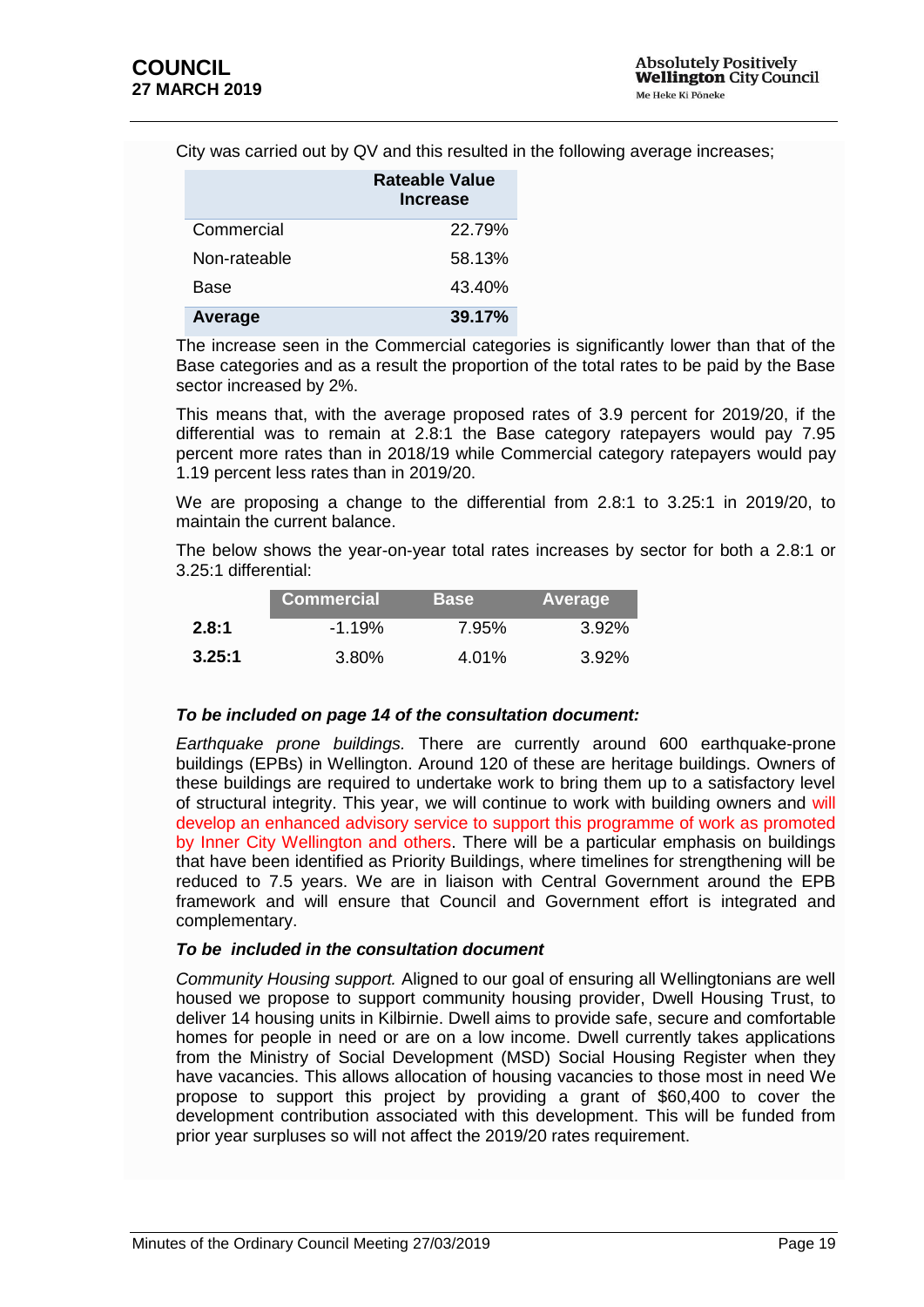A division was required under Standing Order 3.18.6(d), voting on which was as follows:

**Against:**

**For:** Mayor Lester Councillor Calvert Councillor Calvi-Freeman Councillor Dawson Councillor Day Councillor Fitzsimons Councillor Foster Councillor Free Councillor Gilberd Councillor Lee Councillor Marsh Councillor Pannett Councillor Sparrow Councillor Woolf Councillor Young

Majority Vote: 15:0

**Carried**

## **Attachments**

- 1 Rates differential
- 2 Fees and user charges
- 3 Earthquake-prone buildings

# **2019/20 Annual Plan: Consultation Document**

## <span id="page-19-0"></span>**Moved Mayor Lester, seconded Councillor Day**

# **Resolved**

That the Council:

1. Agrees to the draft 2019/20 Annual Plan Consultation Document, included as **Attachment 2**, based on the projects and programmes as detailed in **Attachment 3 and Attachment 4** subject to the agreed amendments being incorporated.

A division was required under Standing Order 3.18.6(d), voting on which was as follows: **Against:**

**For:** Mayor Lester Councillor Calvert Councillor Calvi-Freeman Councillor Dawson Councillor Day Councillor Fitzsimons Councillor Foster Councillor Free Councillor Gilberd Councillor Lee Councillor Marsh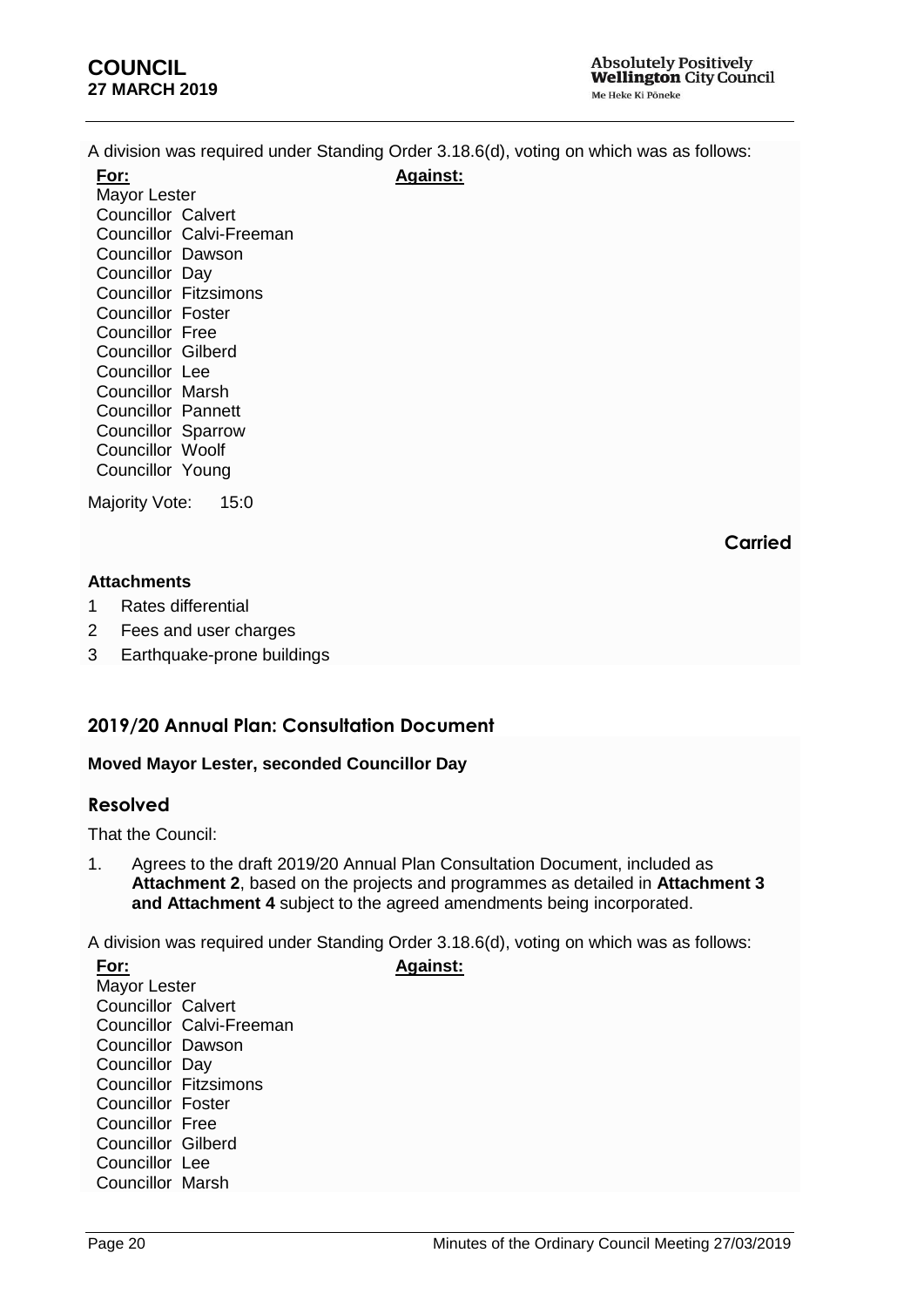Councillor Pannett Councillor Sparrow Councillor Woolf Councillor Young

Majority Vote: 15:0

**Carried**

# <span id="page-20-0"></span>**3.3 Report of the City Strategy Committee Meeting of 21 March 2019**

## **Moved Councillor Pannett, seconded Mayor Lester**

# **Recommendation/s**

That the Council:

- 1. Approves additional expenditure for the Omāroro Reservoir and associated pipe works of \$17.3m resulting in the revised budget for the combined project being \$58.2m;
- 2. Approves Wellington City Council Officers recommendation that there be additional Capex funding within Council's overall Capex program.
- 3. Notes that Wellington Water Limited has recommended this additional funding for this project will be funded by re-prioritising and re-timing other projects within the Three Waters programme.
- 4. Notes the Bell Road and Kilbirnie Pump Station are also likely to increase in cost. Council has asked Wellington Water Limited to review both projects to assure Council that they still represent good investments in the context of the network performance across the city; and
- 5. Notes that Omāroro Reservoir project will be included in the revised Wellington City Council major projects governance arrangements.

## **Moved Councillor Foster, seconded Councillor Marsh the following amendment**

## **Resolved**

**For:**

That the Council:

6. Agrees that any use of the project contingency is delegated to the Chief Executive and Chief Financial Officer of Wellington City Council.

A division was required under Standing Order 3.18.6(d), voting on which was as follows:

**Against:**

Mayor Lester Councillor Calvert Councillor Calvi-Freeman Councillor Dawson Councillor Day Councillor Fitzsimons Councillor Foster Councillor Free Councillor Gilberd Councillor Lee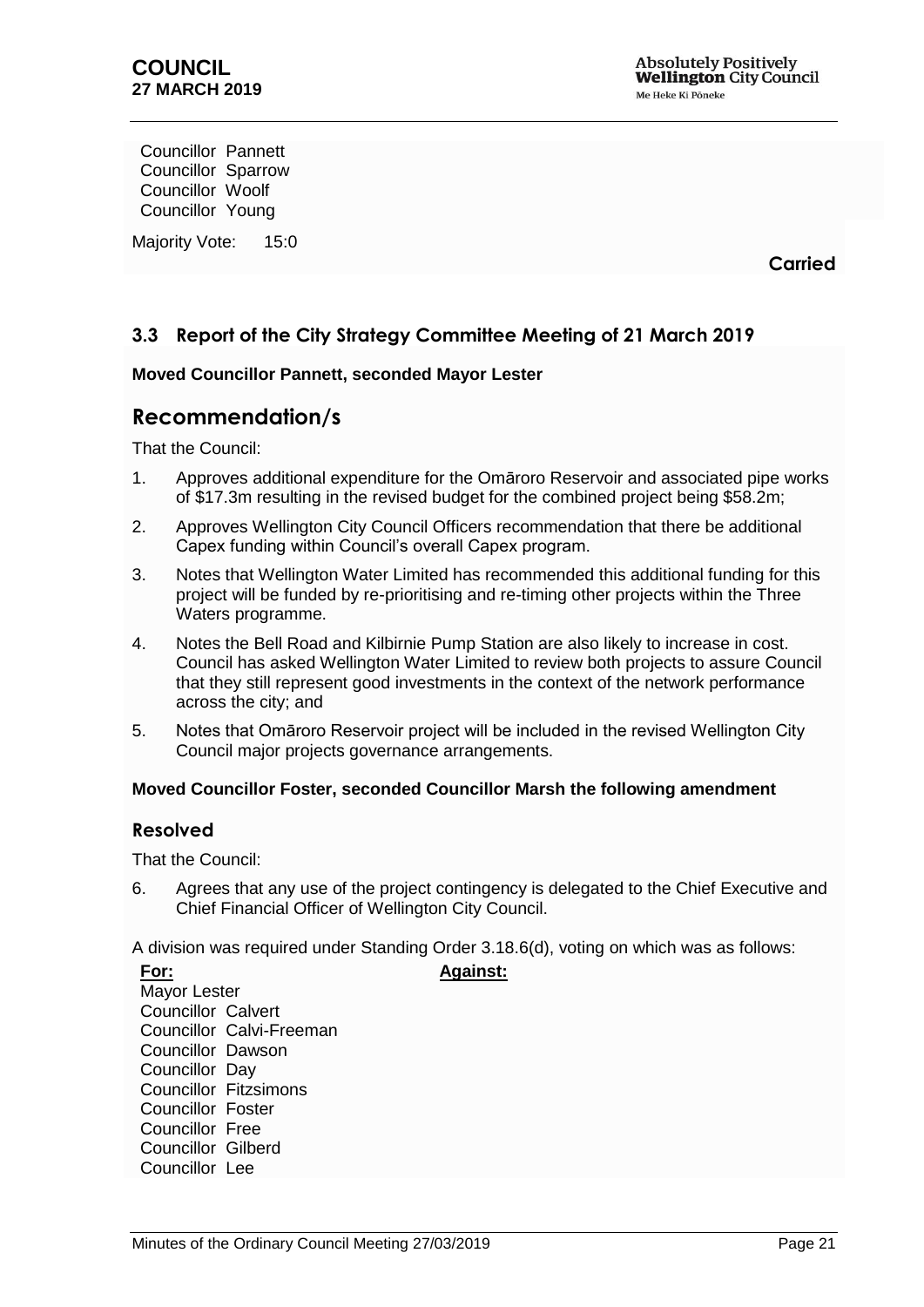Councillor Marsh Councillor Pannett Councillor Sparrow Councillor Woolf Councillor Young

Majority Vote: 15:0

**Carried**

## **Moved Councillor Pannett, seconded Mayor Lester the following substantive motion**

## **Resolved**

That the Council:

- 1. Approves additional expenditure for the Omāroro Reservoir and associated pipe works of \$17.3m resulting in the revised budget for the combined project being \$58.2m;
- 2. Approves Wellington City Council Officers recommendation that there be additional Capex funding within Council's overall Capex program.
- 3. Notes that Wellington Water Limited has recommended this additional funding for this project will be funded by re-prioritising and re-timing other projects within the Three Waters programme.
- 4. Notes the Bell Road and Kilbirnie Pump Station are also likely to increase in cost. Council has asked Wellington Water Limited to review both projects to assure Council that they still represent good investments in the context of the network performance across the city; and
- 5. Notes that Omāroro Reservoir project will be included in the revised Wellington City Council major projects governance arrangements.
- 6. Agrees that any use of the project contingency is delegated to the Chief Executive and Chief Financial Officer of Wellington City Council.

A division was required under Standing Order 3.18.6(d), voting on which was as follows:

**Against:**

| For:                      |                              |  |  |  |
|---------------------------|------------------------------|--|--|--|
| Mayor Lester              |                              |  |  |  |
| <b>Councillor Calvert</b> |                              |  |  |  |
|                           | Councillor Calvi-Freeman     |  |  |  |
| <b>Councillor Dawson</b>  |                              |  |  |  |
| Councillor Day            |                              |  |  |  |
|                           | <b>Councillor Fitzsimons</b> |  |  |  |
| Councillor Foster         |                              |  |  |  |
| <b>Councillor Free</b>    |                              |  |  |  |
| <b>Councillor Gilberd</b> |                              |  |  |  |
| Councillor Lee            |                              |  |  |  |
| <b>Councillor Marsh</b>   |                              |  |  |  |
| <b>Councillor Pannett</b> |                              |  |  |  |
| <b>Councillor Sparrow</b> |                              |  |  |  |
| <b>Councillor Woolf</b>   |                              |  |  |  |
| Councillor Young          |                              |  |  |  |
|                           |                              |  |  |  |

Majority Vote: 15:0

## **Carried**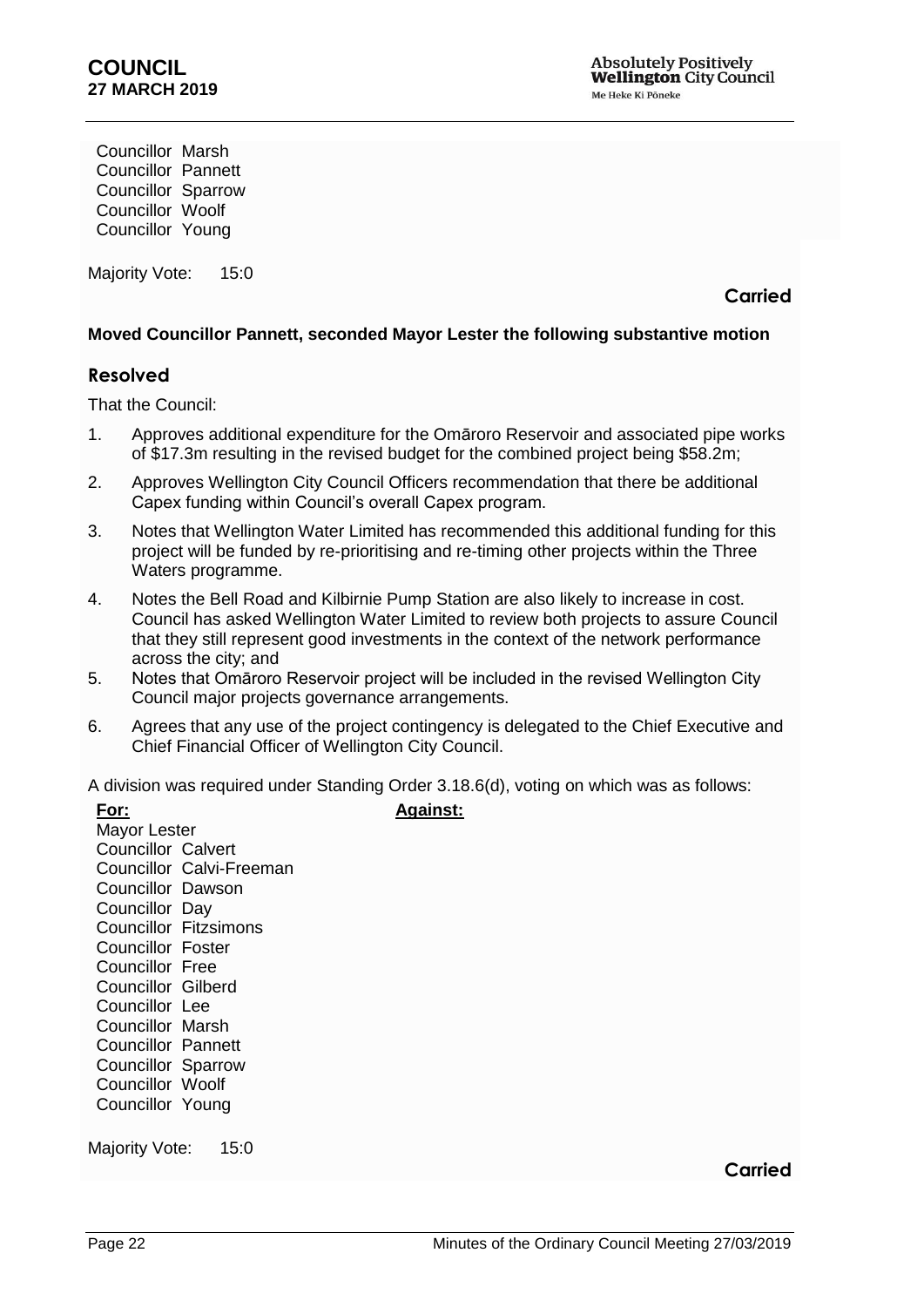# <span id="page-22-0"></span>**4. Public Excluded**

## **Moved Mayor Lester, seconded Councillor Calvi-Freeman**

## **Resolved**

That the Council:

1. Pursuant to the provisions of the Local Government Official Information and Meetings Act 1987, exclude the public from the following part of the proceedings of this meeting namely:

<span id="page-22-1"></span>

|      | General subject of the matter to<br>be considered                                           | Reasons for passing this<br>resolution in relation to each<br>matter                                                                                                                                                                                                | Ground(s) under section 48(1)<br>for the passing of this resolution                                                                                                                         |
|------|---------------------------------------------------------------------------------------------|---------------------------------------------------------------------------------------------------------------------------------------------------------------------------------------------------------------------------------------------------------------------|---------------------------------------------------------------------------------------------------------------------------------------------------------------------------------------------|
| 4.1  | Public Excluded Report of the<br><b>City Strategy Committee</b><br>Meeting of 21 March 2019 | 7(2)(i)<br>The withholding of the information<br>is necessary to enable the local<br>authority to carry on, without<br>prejudice or disadvantage,<br>negotiations (including commercial<br>and industrial negotiations).                                            | s48(1)(a)<br>That the public conduct of this item<br>would be likely to result in the<br>disclosure of information for which<br>good reason for withholding would<br>exist under Section 7. |
|      |                                                                                             | 7(2)(j)<br>The withholding of the information<br>is necessary to prevent the<br>disclosure or use of official<br>information for improper gain or<br>improper advantage.<br>A division was required under Standing Order 3.18.6(d), voting on which was as follows: |                                                                                                                                                                                             |
| For: |                                                                                             |                                                                                                                                                                                                                                                                     |                                                                                                                                                                                             |
|      | Mayor Lester                                                                                | <b>Against:</b>                                                                                                                                                                                                                                                     |                                                                                                                                                                                             |
|      | <b>Councillor Calvert</b>                                                                   |                                                                                                                                                                                                                                                                     |                                                                                                                                                                                             |
|      | Councillor Calvi-Freeman                                                                    |                                                                                                                                                                                                                                                                     |                                                                                                                                                                                             |
|      | <b>Councillor Dawson</b>                                                                    |                                                                                                                                                                                                                                                                     |                                                                                                                                                                                             |
|      | Councillor Day                                                                              |                                                                                                                                                                                                                                                                     |                                                                                                                                                                                             |
|      | <b>Councillor Fitzsimons</b>                                                                |                                                                                                                                                                                                                                                                     |                                                                                                                                                                                             |
|      | <b>Councillor Foster</b>                                                                    |                                                                                                                                                                                                                                                                     |                                                                                                                                                                                             |
|      | <b>Councillor Free</b>                                                                      |                                                                                                                                                                                                                                                                     |                                                                                                                                                                                             |
|      | <b>Councillor Gilberd</b><br>Councillor Lee                                                 |                                                                                                                                                                                                                                                                     |                                                                                                                                                                                             |
|      | <b>Councillor Marsh</b>                                                                     |                                                                                                                                                                                                                                                                     |                                                                                                                                                                                             |
|      | <b>Councillor Pannett</b>                                                                   |                                                                                                                                                                                                                                                                     |                                                                                                                                                                                             |
|      | <b>Councillor Sparrow</b>                                                                   |                                                                                                                                                                                                                                                                     |                                                                                                                                                                                             |
|      | Councillor Woolf                                                                            |                                                                                                                                                                                                                                                                     |                                                                                                                                                                                             |
|      | Councillor Young                                                                            |                                                                                                                                                                                                                                                                     |                                                                                                                                                                                             |
|      | Majority Vote:<br>15:0                                                                      |                                                                                                                                                                                                                                                                     |                                                                                                                                                                                             |

# **Carried**